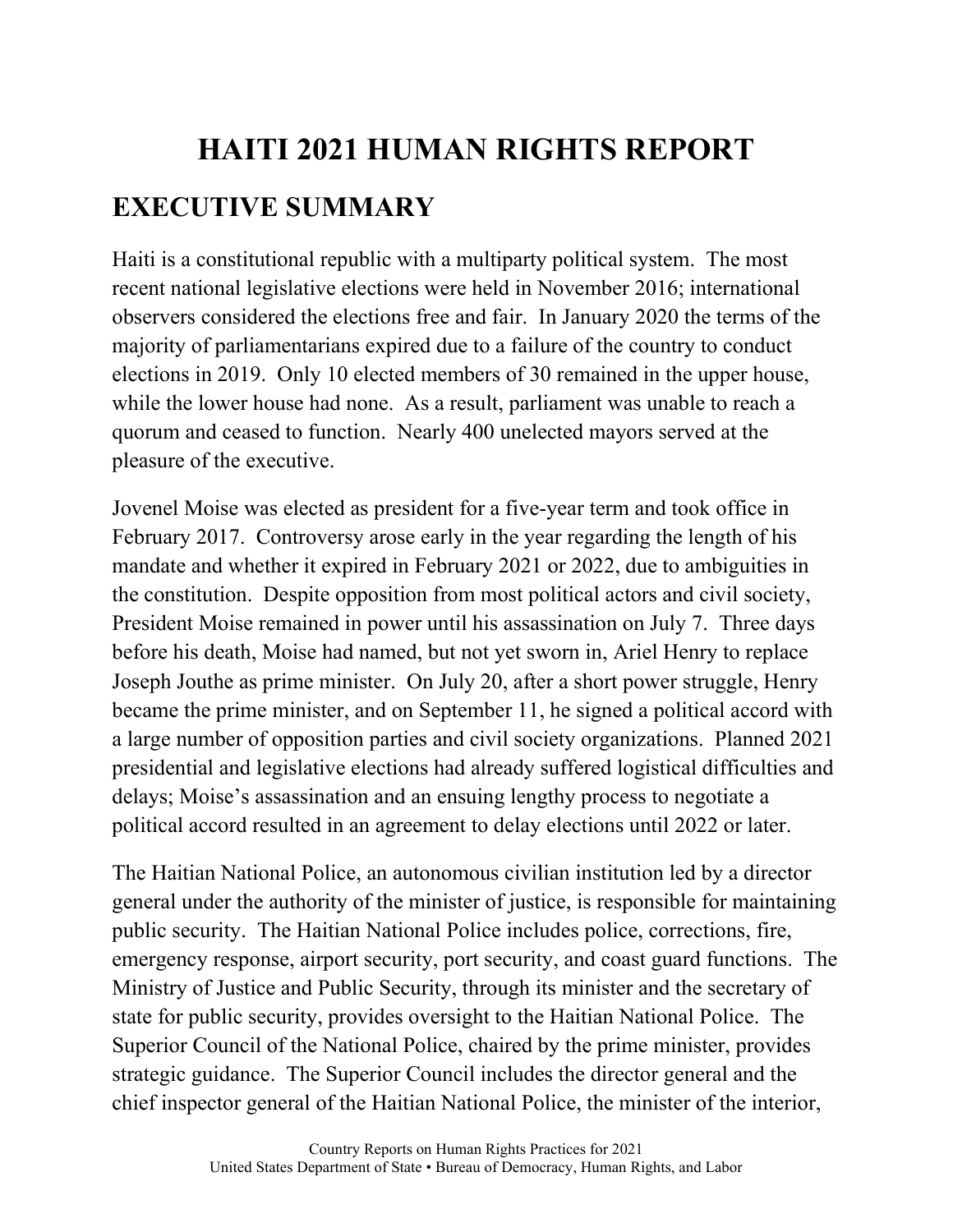and the minister of justice. Civilian authorities at times did not maintain effective control over security forces. There were credible reports that members of the security forces committed abuses.

Significant human rights issues included credible reports of: unlawful and arbitrary killings by gangs allegedly supported by government officials and private-sector actors; torture or cruel and degrading treatment by government agents; harsh and life-threatening prison conditions; arbitrary arrest; serious problems with the independence of the judiciary; violence or threats of violence against journalists; serious government corruption; lack of investigation of and accountability for sexual and gender-based violence; crimes involving violence or threats of violence targeting persons with physical, mental, and developmental disabilities; and forced child labor.

The government rarely took steps to prosecute government and law enforcement officials accused of committing abuses and corruption, and civil society groups alleged widespread impunity regarding these acts.

Gang violence escalated throughout the country, particularly in metropolitan areas, and the gangs allegedly received support from political and economic elites. Kidnappings for ransom by armed gangs increased and affected all sections of society. Armed gangs were also responsible for armed conflicts resulting in approximately 20,000 displaced persons, for capturing up to 10 police stations and substations, and for blocking fuel supplies in October and November, bringing economic life and freedom of movement to a virtual standstill.

# **Section 1. Respect for the Integrity of the Person**

# **a. Arbitrary Deprivation of Life and Other Unlawful or Politically Motivated Killings**

There were numerous reports of arbitrary and unlawful killings perpetrated by armed gangs allegedly supported and protected by the government.

Young men from the Port-au-Prince neighborhood of Ravine Pintade alleged police killed 11 of their peers on September 21 as they were recording a music video with fake weapons. During a press conference on September 22, police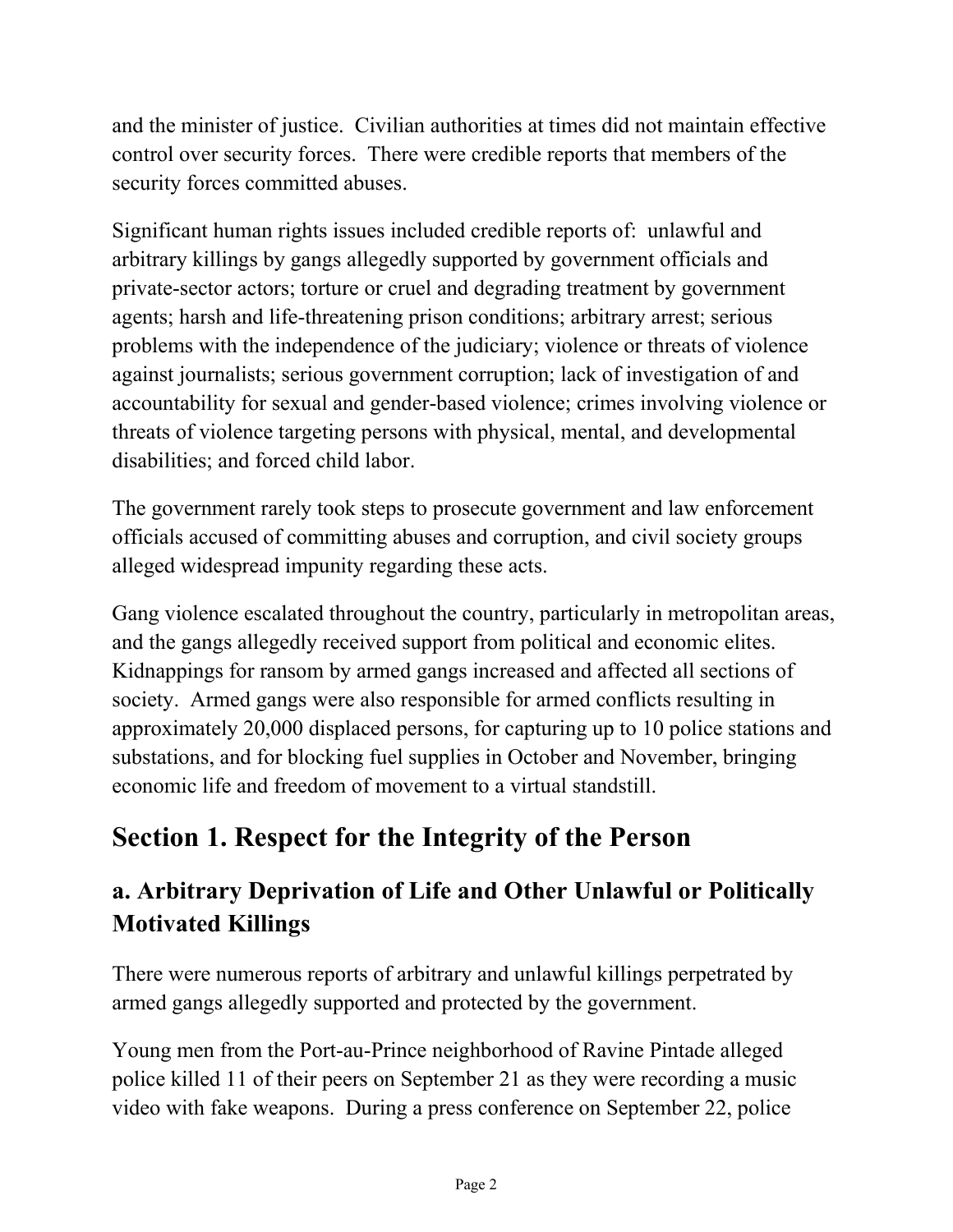spokesperson Inspector Marie Michelle Verrier stated police had heard gunfire and that an investigation was underway. According to an investigation of the incident by the Center for Advocacy and Research in Human Rights (CARDH) released in October, at least 11 persons were killed, including the son of a Haitian National Police (HNP) divisional inspector. According to CARDH, police killed three at the scene, wounded and then killed two others, carried away four others later found dead in a second location. Three more were found dead the following day. The official investigation remained open as of November.

The HNP reported 1,352 homicides between January and October 31. The Catholic Commission for Peace and Justice blamed most of these deaths on gang warfare and called on the government to investigate the "hidden forces" behind the violence, including political and economic actors bankrolling gang activity. In June the Eyes Wide Open Foundation (FJKL) reported the existence of more than 150 active gangs in the country and alleged the government actively supported certain gangs.

The National Network for the Defense of Human Rights reported the government weakened the HNP during the year through politicization and exploitation of the institution. It further reported the government did not provide sufficient resources for police officers to carry out their duties but used government funds to strengthen chosen armed gangs instead. In 2020 armed gangs were invited by the National Commission for Disarmament and Reintegration to federate with the support of the government, ostensibly with the intention of reducing intergang violence and providing the commission with a negotiating partner. As a result, the G9 federation of gangs, formed in May 2020 and led by Jimmy "Barbeque" Cherizier, emerged as one the largest criminal organizations in the country. Following the G9's formation, the country witnessed a spike in attacks against the HNP, including the killing of 36 police officers between January 1 and September 1, kidnappings for ransom of police officers, the takeover of police stations by armed gangs, and police officers fleeing for their lives.

On March 12, the HNP attempted to conduct an antigang operation in the Port-au-Prince neighborhood of Village de Dieu. The offensive led to the deaths of at least four HNP officers, whose bodies were not recovered. Two of the officers were publicly mutilated. The gangs also captured one police armored vehicle and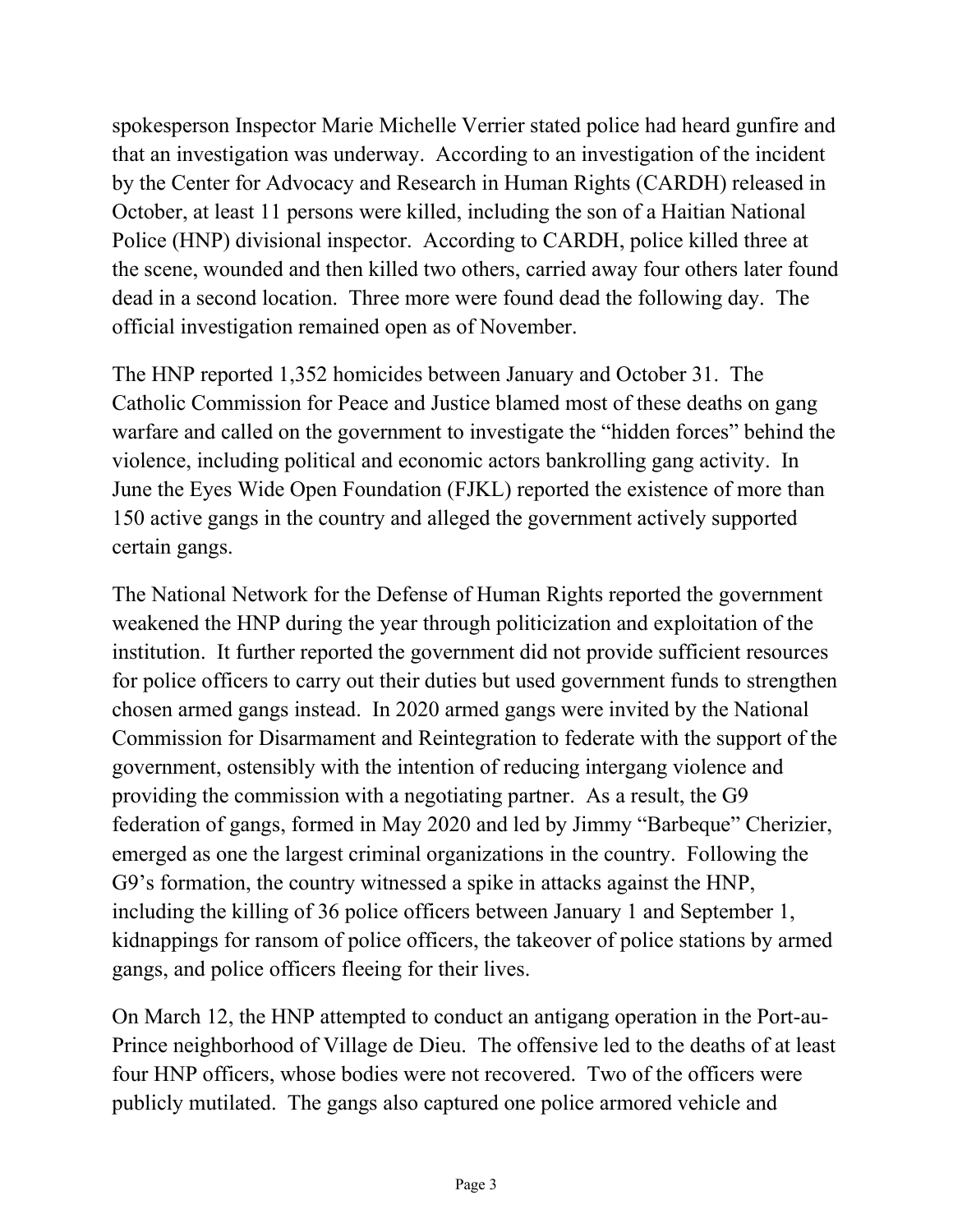destroyed a second in an operation that yielded no arrests.

The government and judiciary made minimal progress on a growing list of emblematic human rights cases. While authorities stated they continued to investigate large-scale attacks in the Port-au-Prince neighborhoods of Grande Ravine (2017), Bel Air (2018), La Saline (2019), and Cite Soleil (2020), each of which left dozens dead, the government had yet to bring any of the perpetrators to justice. In January President Moise declined to renew the mandate of the investigative judge in the La Saline case, despite a positive vetting record and recommendation by the Superior Council of the Judiciary. Among those implicated in La Saline and Bel Air were Jimmy Cherizier, Fednel Monchery, and Joseph Pierre Richard Duplan, all of whom were government officials at the time of the La Saline attacks. On February 13, Monchery was arrested for a traffic violation, yet despite an active warrant against him, authorities released him within hours of his arrest. Progress also ceased in the judicial investigation into the 2020 killing of Port-au-Prince Bar Association president Monferrier Dorval, as the judge responsible for the case resigned his position in September due to persistent threats on his life and a lack of cooperation from the government. On October 5, a new judge took over the Dorval investigation. A judge continued to investigate the assassination of President Moise; however, many members of civil society organizations and the government did not believe the judiciary had the capacity to handle such a complex, sensitive, and politicized crime.

The UN Integrated Mission in Haiti (BINUH) and numerous civil society organizations reported that gang violence in the Port-au-Prince metropolitan area and Artibonite Department increased as gangs attempted to expand their spheres of control, resulting in 1,352 homicides as of October 31.

### **b. Disappearance**

There were no reports of disappearances by or on behalf of government authorities.

# **c. Torture and Other Cruel, Inhuman, or Degrading Treatment or Punishment**

While the law prohibits such practices, there were several reports from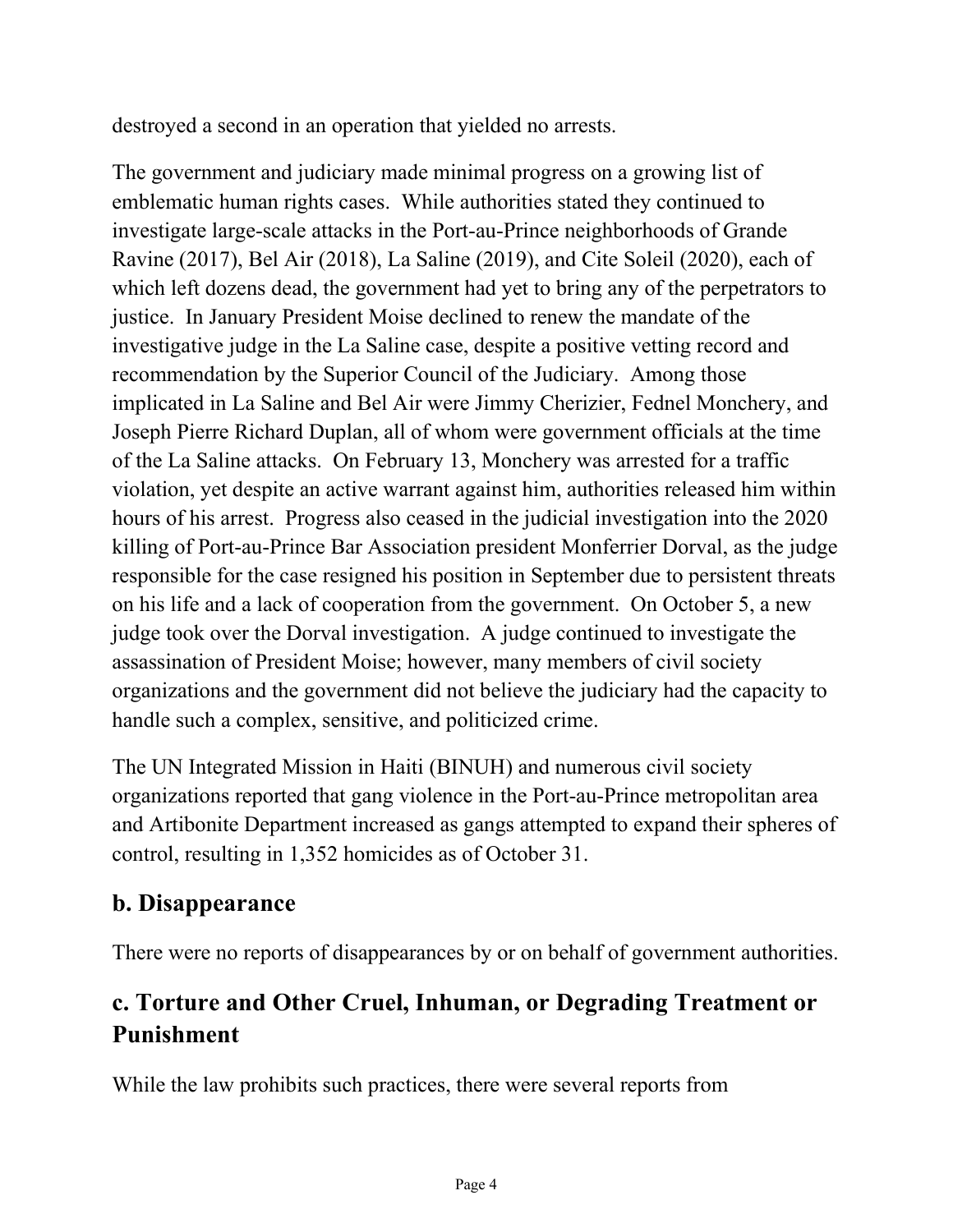nongovernmental organizations (NGOs) alleging that HNP officers beat or otherwise abused detainees and suspects.

On May 12, a widely circulated video showed four departmental public order unit officers from Nord-Est Department forcibly removing Peguy Simeon from the roof of a public bus, after which they threw him to the ground and beat him. Simeon, on his way home from the Dominican Republic following his recent deportation, was taken to a local hospital, where he died due to his injuries. The HNP Office of the Inspector General placed the four officers involved in isolation, took precautionary measures (e.g., removal of firearms, assignment to desk duty, or both) against three more, and transferred the case to the local prosecutor for legal proceedings.

Impunity was a significant problem in the security forces. From September 2020 to June, BINUH documented 213 human rights violations, of which 126 were further investigated by the HNP Office of the Inspector General. During the same period, the General Inspectorate completed 131 investigations, many of which had been initiated previously. None of the eight cases transferred to prosecutors had gone to trial as of October. Civil society representatives continued to allege widespread impunity, driven largely by poor training and a lack of professionalism, as well as rogue elements within the police force allegedly maintaining gang connections.

#### **Prison and Detention Center Conditions**

Conditions in prisons and detention centers throughout the country were lifethreatening. In June, BINUH and the Office of the UN High Commissioner for Human Rights (OHCHR) jointly reported prisoners were subject to torture and other cruel, inhuman, and degrading treatment in prisons and makeshift detention centers.

**Physical Conditions:** Overcrowding at prisons and detention centers was severe. The June OHCHR/ BINUH report found the average amount of space per prisoner was six square feet for men and 9.5 for women, although in some prisons space per prisoner was limited to as little as 2.5 square feet. In many prisons detainees slept in shifts due to the lack of space. Some prisons had no beds, and some cells had no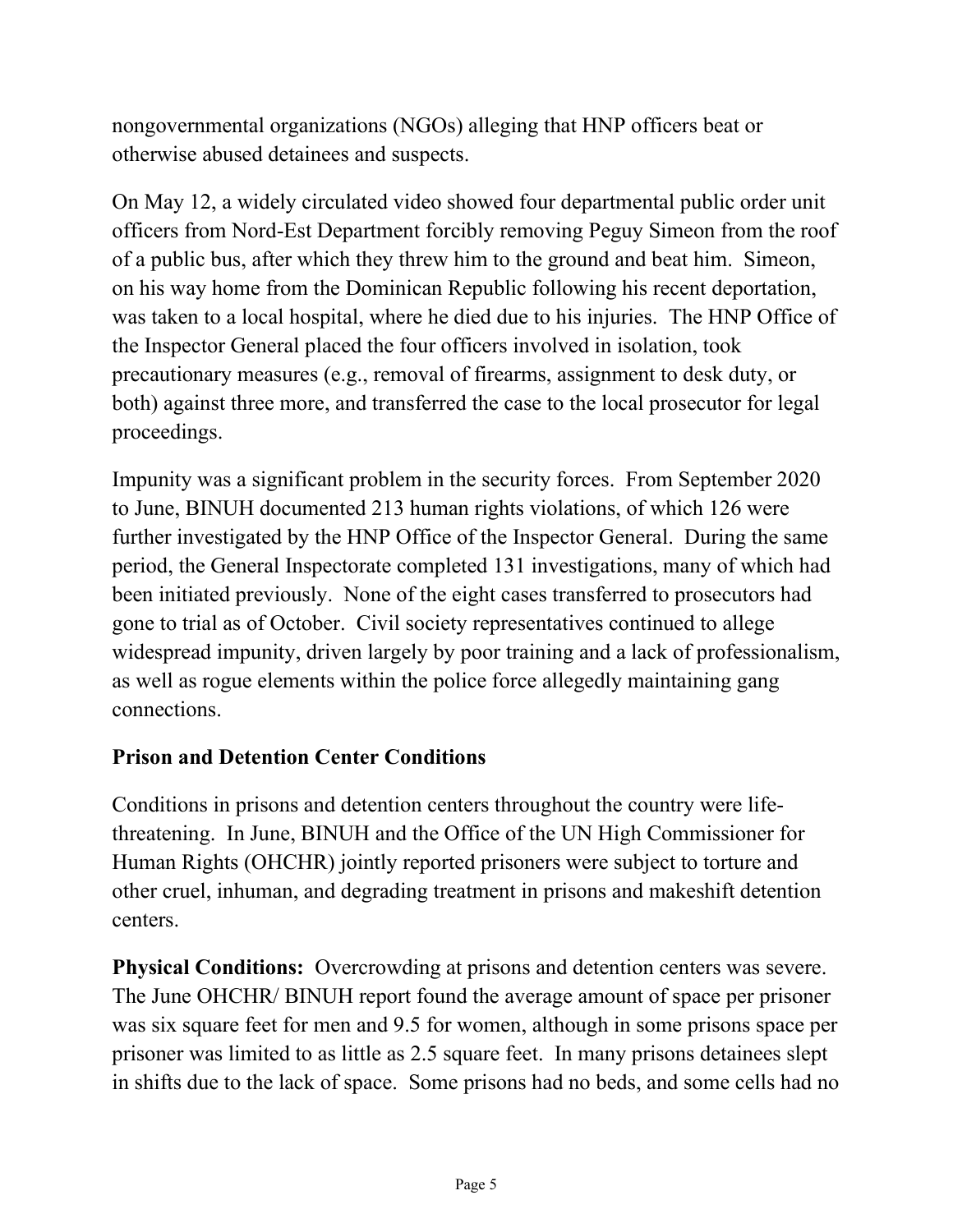natural light. In other prisons the cells were either open to the elements or lacked adequate ventilation. Prison facilities generally lacked adequate basic services such as plumbing, sanitation, waste disposal, medical services, potable water, electricity, ventilation, lighting, and medical isolation units for patients with contagious illnesses. BINUH and the OHCHR found the use of cruel, inhuman, and degrading treatment, sometimes amounting to torture, was widespread as a disciplinary measure throughout the prison system.

As of July approximately 270 prisoners were being held in makeshift and unofficial detention centers such as police stations in Petit-Goave and Miragoane. Local authorities held suspects in these facilities, sometimes for extended periods, without registering them with the HNP's Directorate of Prisons.

Corrections authorities in Port-au-Prince maintained separate penitentiaries for adult men, women, and minors. In Port-au-Prince all male prisoners younger than 18 were held at the juvenile facility, but due to the lack of documentation, authorities could not always verify the ages of detainees. At times authorities mistakenly detained minors whose ages they could not confirm with adult inmates. Outside Port-au-Prince, due to lack of prison space and oversight, authorities did not always separate juveniles from adult prisoners or separate convicted prisoners from pretrial detainees, as the law requires.

There are specific provisions for juvenile offenders. Children younger than 13 are not held responsible for their actions. Until age 16, children cannot be held in adult prisons or share cells with adults. Juvenile offenders (anyone younger than 18) are placed in one of the country's two re-education centers with the objective of having the offender successfully rejoin society.

Because of poor security, severe understaffing, and a lack of adequate facilities, many prison officials did not allow prisoners out of their cells for exercise. In the National Penitentiary, prisoners spent approximately one hour per day outside of confinement, but in all other facilities, prisoners had 15-20 minutes to use the toilet and bathe before returning to their cells.

On February 25, nearly 400 prisoners escaped from the Croix-des-Bouquets Prison in Port-au-Prince, which held approximately 1,550 inmates prior to the escape.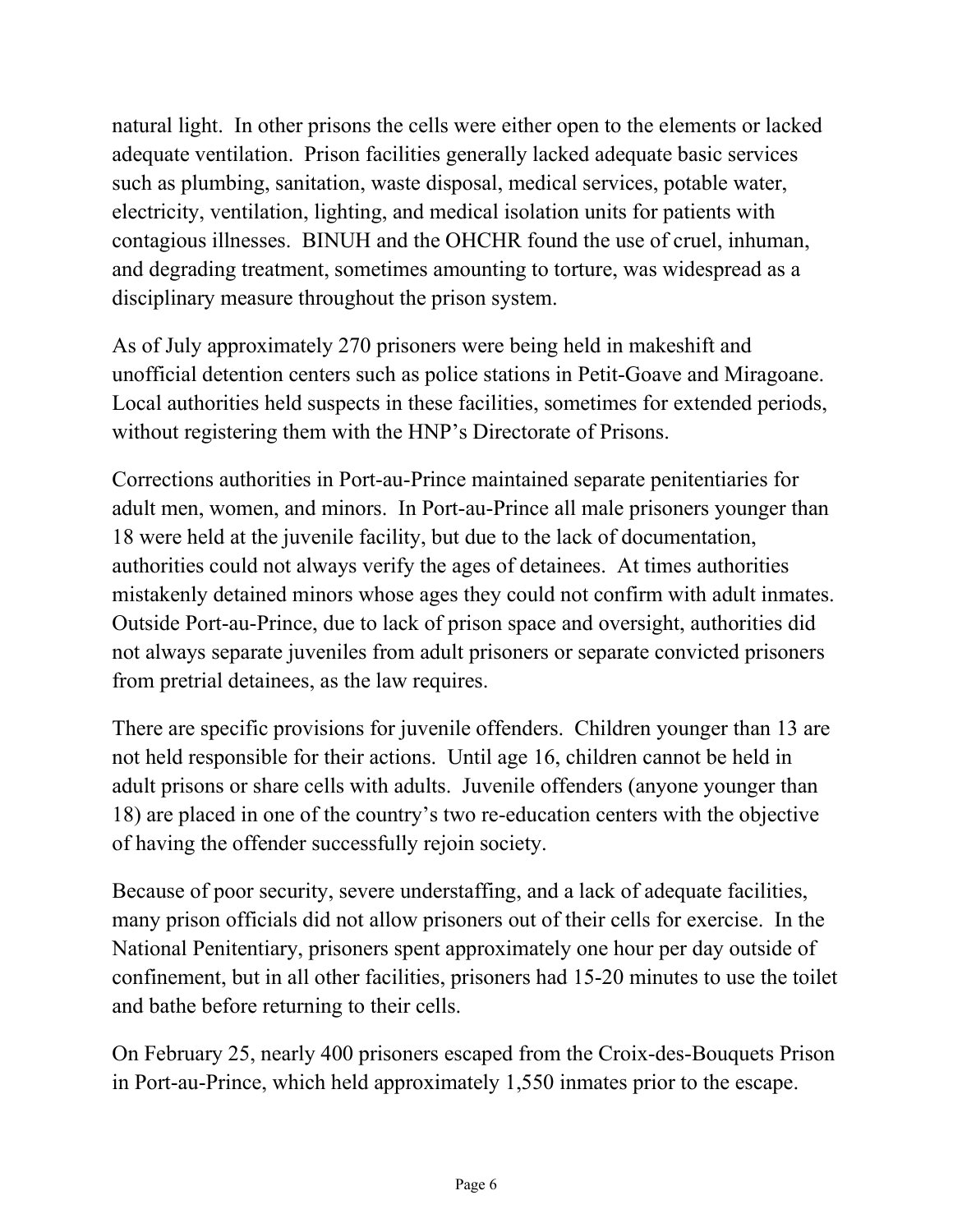The prison warden was killed during the incident. Gang leader Arnel Joseph escaped but was later killed by an HNP patrol unit. There were indications HNP officers both inside and outside the prison may have been complicit in the escape. The HNP recaptured 68 of the fugitives and initiated two investigations into the incident.

International and local observers said prisoners and detainees continued to suffer from a lack of adequate nutrition. According to the NGO Health Through Walls, approximately 3,700 prisoners in the penitentiary system were acutely malnourished. The HNP is responsible for the delivery of food to prisons, but Food for the Poor, Health Through Walls, the National Network for the Defense of Human Rights, and OHCHR/BINUH reported that delays in fund disbursement and payments to contracted food suppliers reduced the number of meals fed to prisoners. Some prisons had kitchen facilities and employed persons to prepare and distribute food. Prison authorities generally gave prisoners one to two meals a day, consisting of broth with flour dumplings and potatoes, rice and beans, or porridge. None of the regular meals provided the recommended caloric intake per day, and authorities allowed regular deliveries of food to prisoners from relatives and friends. According to Health Through Walls, approximately 500 prisoners suffered either minor or major episodes of malnutrition during the year.

International and local observers also reported a lack of hygiene and health care provision in the prison system. Health Through Walls reported that unsanitary conditions and overcrowding led to high rates of waterborne illnesses as well as tuberculosis and other communicable diseases. Most detention facilities had only basic clinics and lacked medications. Many lacked medical isolation units for patients with contagious illnesses. Few prisons had the resources to treat serious medical situations. Some very ill prisoners were treated at hospitals outside of prisons, but many hospitals were reluctant to accept prisoners as patients since there was no formal arrangement between the Ministry of Justice and the Ministry of Health regarding payment for treatment. Prisoners who died in the care of hospitals were not counted in official statistics of deaths in custody, which as of September 1 stood at 117.

**Administration:** The country's independent human rights monitoring body, the Office of Citizen Protection (OPC), investigated credible allegations of inhuman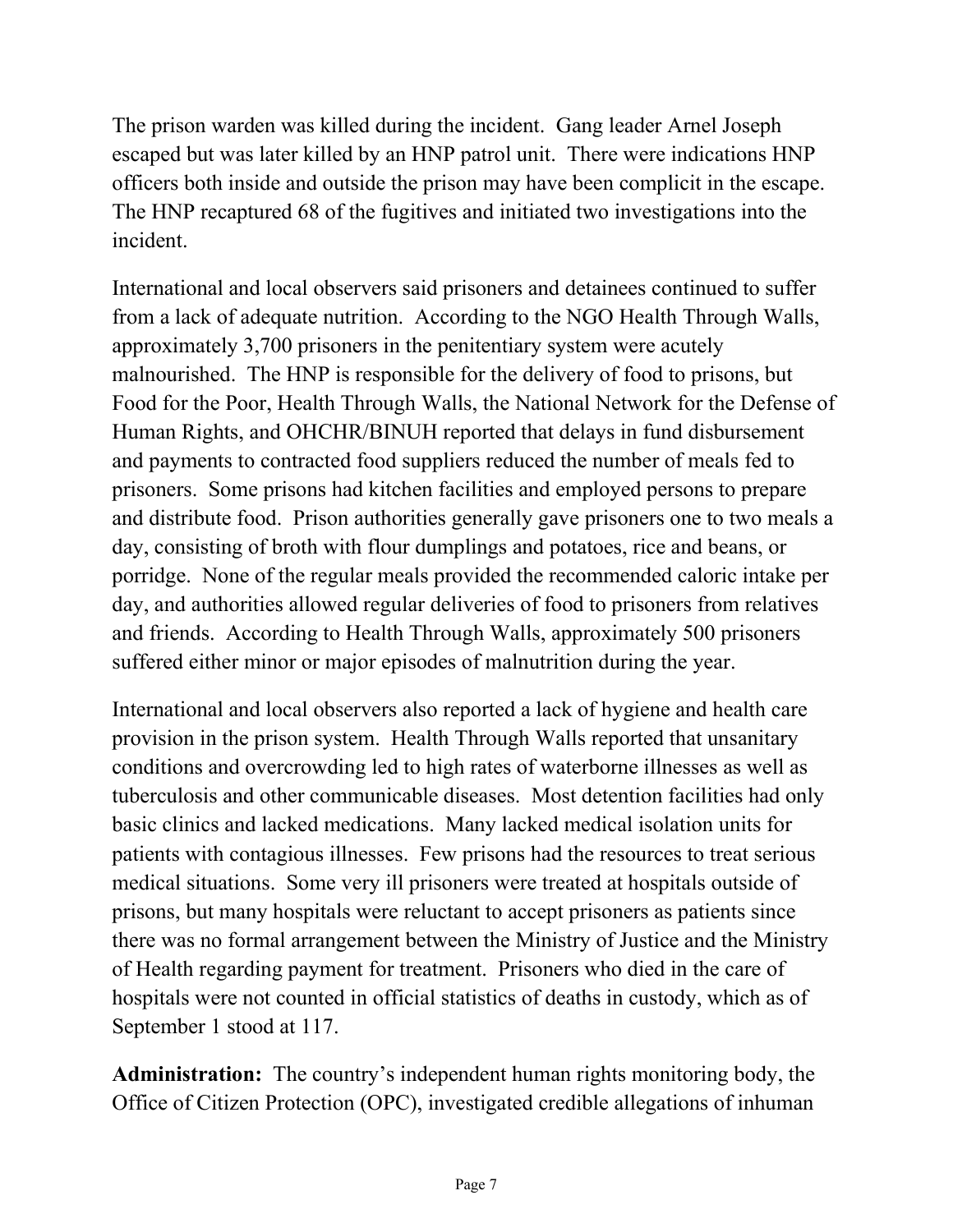conditions in prisons. The OPC regularly visited prisons and detention facilities and worked closely with NGOs and civil society groups.

**Independent Monitoring:** The corrections authority permitted the United Nations, local human rights NGOs, the International Committee of the Red Cross, and other organizations to monitor prison conditions. These institutions and organizations investigated allegations of abuse and mistreatment of prisoners. One human rights organization complained of a guard taking their photographs as they interviewed detainees.

### **d. Arbitrary Arrest or Detention**

The law prohibits arbitrary arrest and detention, but it does not provide an explicit right to challenge the lawfulness of an arrest in court. The government generally failed to observe these requirements.

The constitution states that authorities may arrest a person only if that person is in the act of committing crime or if the arrest is based on a warrant issued by a competent official such as a justice of the peace or magistrate. Authorities must bring the detainee before a judge within 48 hours of arrest. By routinely holding prisoners unlawfully in prolonged pretrial detention, authorities failed to comply with these requirements.

The OPC's national and 12 regional offices worked to verify that law enforcement and judicial authorities respected the right to due process. When authorities detained persons beyond the maximum allotted 48 hours and OPC representatives learned of the case, they intervened on the detainee's behalf to expedite the process. The OPC was unable to intervene in all cases of unlawful detention.

### **Arrest Procedures and Treatment of Detainees**

While authorities generally acknowledged the right to counsel, most detainees could not afford a private attorney. By law the National Legal Assistance Program provides free assistance to criminal defendants and victims of crimes who cannot afford a lawyer. In May President Moise appointed the members of the National Legal Assistance Committee charged with overseeing the program, which was being implemented. The criminal code has a bail procedure that was rarely used in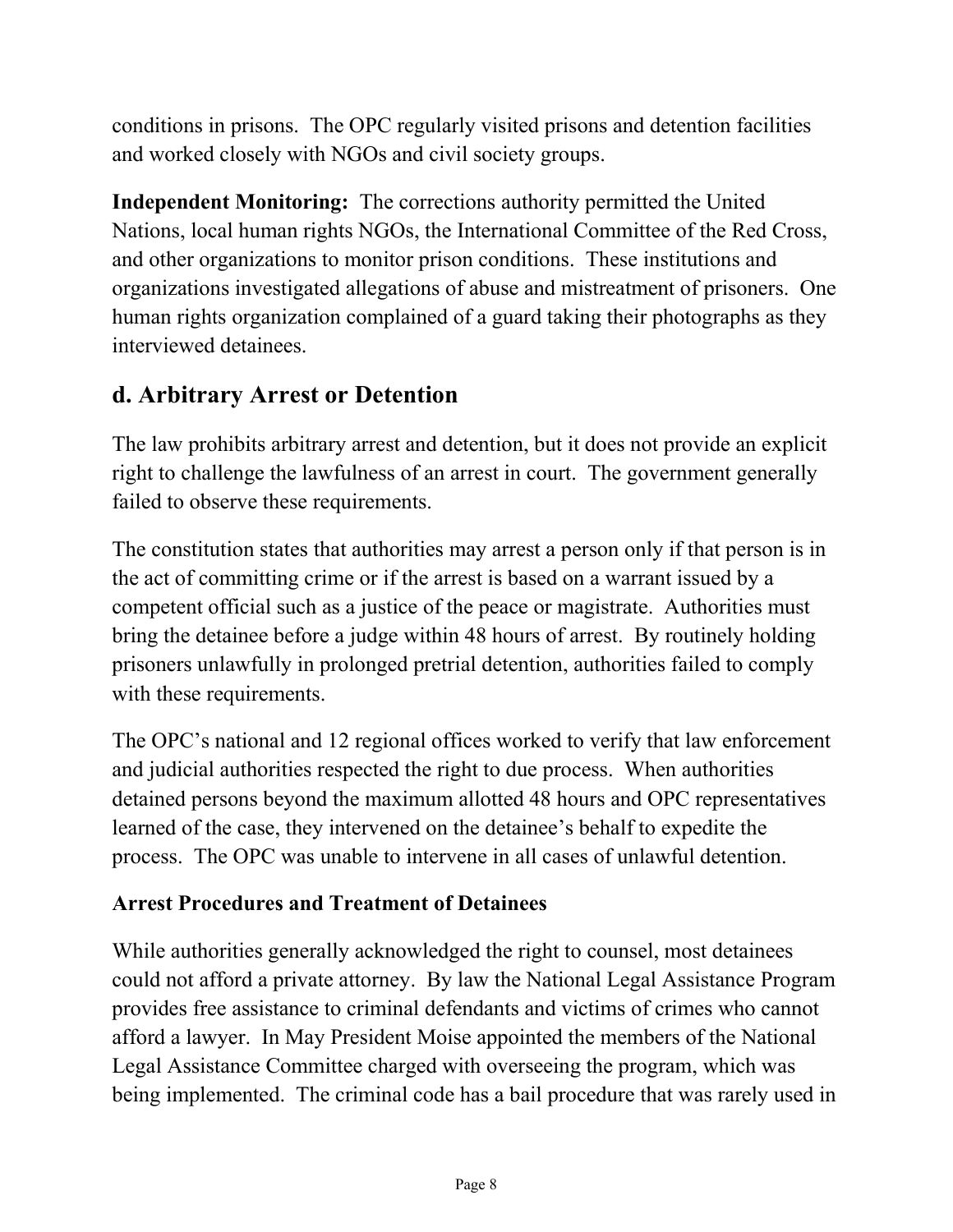practice. The law contains explicit and defendant-friendly provisions, but in practice they rarely protected detainees and prisoners.

**Arbitrary Arrest:** Independent observers confirmed instances of police arresting individuals without warrants or with improperly prepared warrants even when those individuals were not apprehended in the process of committing a crime. Authorities frequently detained individuals on unspecified charges.

On February 7, the date many political and civil society leaders contended the president's term expired, Dimitri Herard, then head of national palace security, arrested 23 persons on a private compound, where they had gathered the previous day and were sleeping at the time of their arrest, on allegations of plotting to depose the president and install a transitional government. The group included Ivikel Dabrezil, a Supreme Court justice, and Inspector Marie Louise Gautier, a high-ranking HNP officer. Dabrezil refused to answer police questions, arguing Supreme Court justices may be arrested or questioned only by special authorization. Furthermore, Dabrezil contended arrests occurred outside the constitutionally mandated 6 a.m. to 6 p.m. period during which police may execute arrests, except when apprehending individuals in the process of committing a crime. Herard and other progovernment officials argued the detainees had been caught in the act of plotting a coup, despite photographic evidence to the contrary. The group's lawyers filed a habeas corpus action, and the Port-au-Prince Court of Appeals ordered their release on March 24. All the detainees were free as of October, although they continued to face judicial investigation.

**Pretrial Detention:** Illegal and prolonged pretrial detention remained a problem due to the arbitrary application of court rules and discretion, corruption, and poor recordkeeping. Many pretrial detainees never consulted with an attorney, appeared before a judge, or received a docket timeline. In some cases detainees spent years in detention without appearing before a judge. According to BINUH, 82 percent of detainees were victims of unlawful pretrial detention in September. Local human rights groups reported detainees were often held after completing their sentences due to difficulty obtaining release orders from the prosecutor's office.

Some lawyers began to use habeas corpus actions to free clients improperly arrested; however, prisoners unable to afford private legal fees generally faced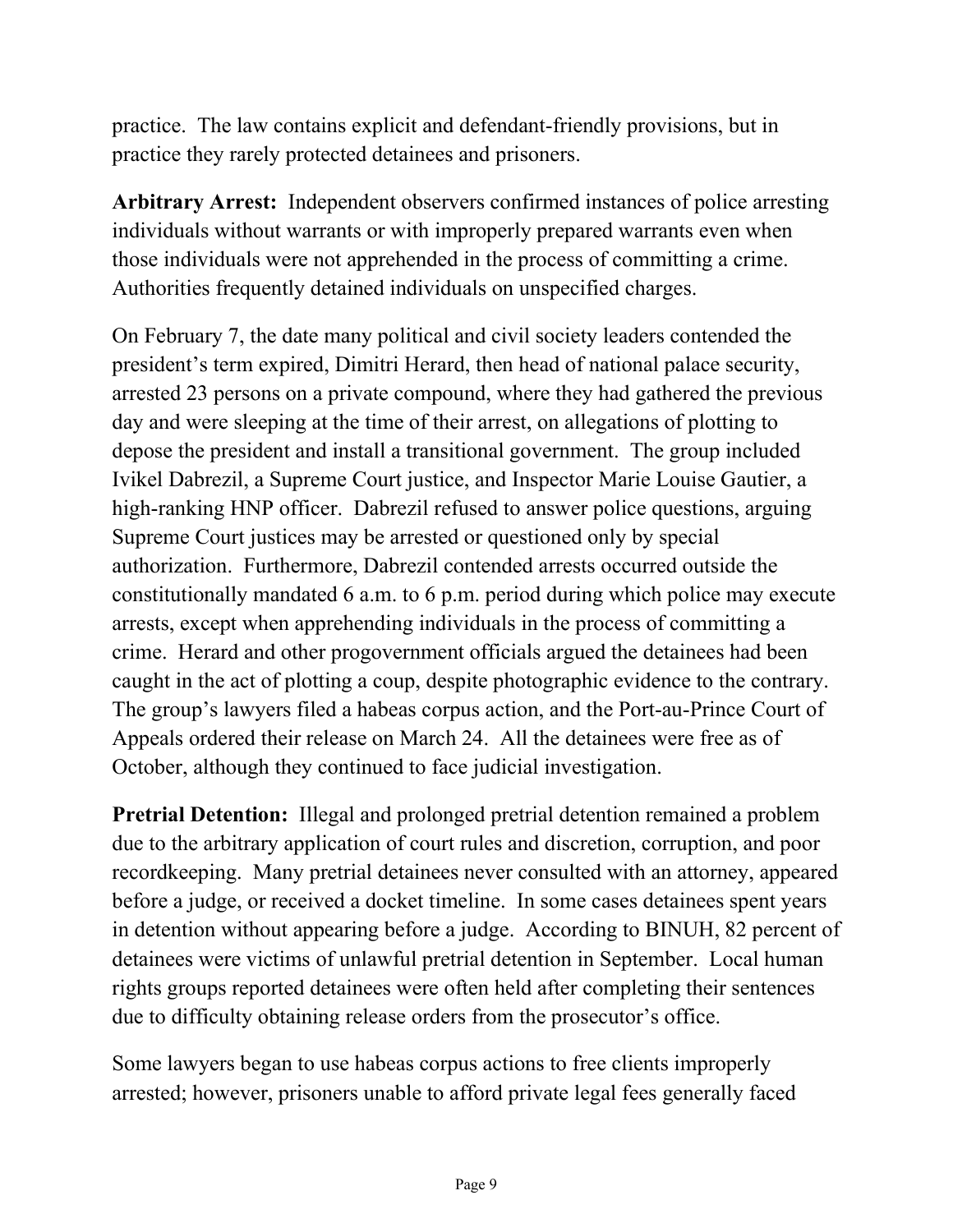unlawful and prolonged pretrial detentions. The law mandates that the National Legal Assistance Program provide free assistance to criminal defendants and victims of crimes who cannot afford a lawyer. In May the president appointed the members of the National Legal Assistance Committee charged with overseeing the program, and two of 11 planned legal assistance offices had opened as of November 22.

In June 2020 the government enacted new penal and penal procedures codes, scheduled to enter into force in 2022. The new penal procedure code would provide judicial authorities with alternatives to detention, but activities and training planned for the two-year transition period had yet to begin, and most experts believed the codes would not enter into force on schedule. On September 23, Frantz Louis-Juste, the newly named Port-au-Prince prosecutor, declared he would prioritize a reduction in pretrial detention. Louis-Juste announced the creation of a specialty pretrial unit of 11 judges and 10 law students. He stated the students would staff a toll-free telephone number and collect information from detainees' family members on their behalf. Louis-Juste was removed from his position three weeks after the announcement, however, and at year's end his replacement had not indicated any plans concerning the pretrial unit. On October 12, Acting Minister of Justice Liszt Quitel stated he was committed to addressing prolonged pretrial detention, although corrective measures had not been implemented as of the end of November.

**Detainee's Ability to Challenge Lawfulness of Detention before a Court:** The law does not provide for the explicit right of any person to challenge in court the lawfulness of his or her arrest or detention in court.

### **e. Denial of Fair Public Trial**

The law provides for an independent judiciary; however, the government did not respect judicial independence and impartiality. Judicial independence eroded severely during the year, according to all major national magistrate and judges' associations as well as human rights activists. Of the country's three paramount courts – the Supreme Court, Constitutional Court, and High Court of Justice – the Supreme Court lost its quorum in June with the death of the chief justice, while the Constitutional Court remained unestablished, and the High Court of Justice could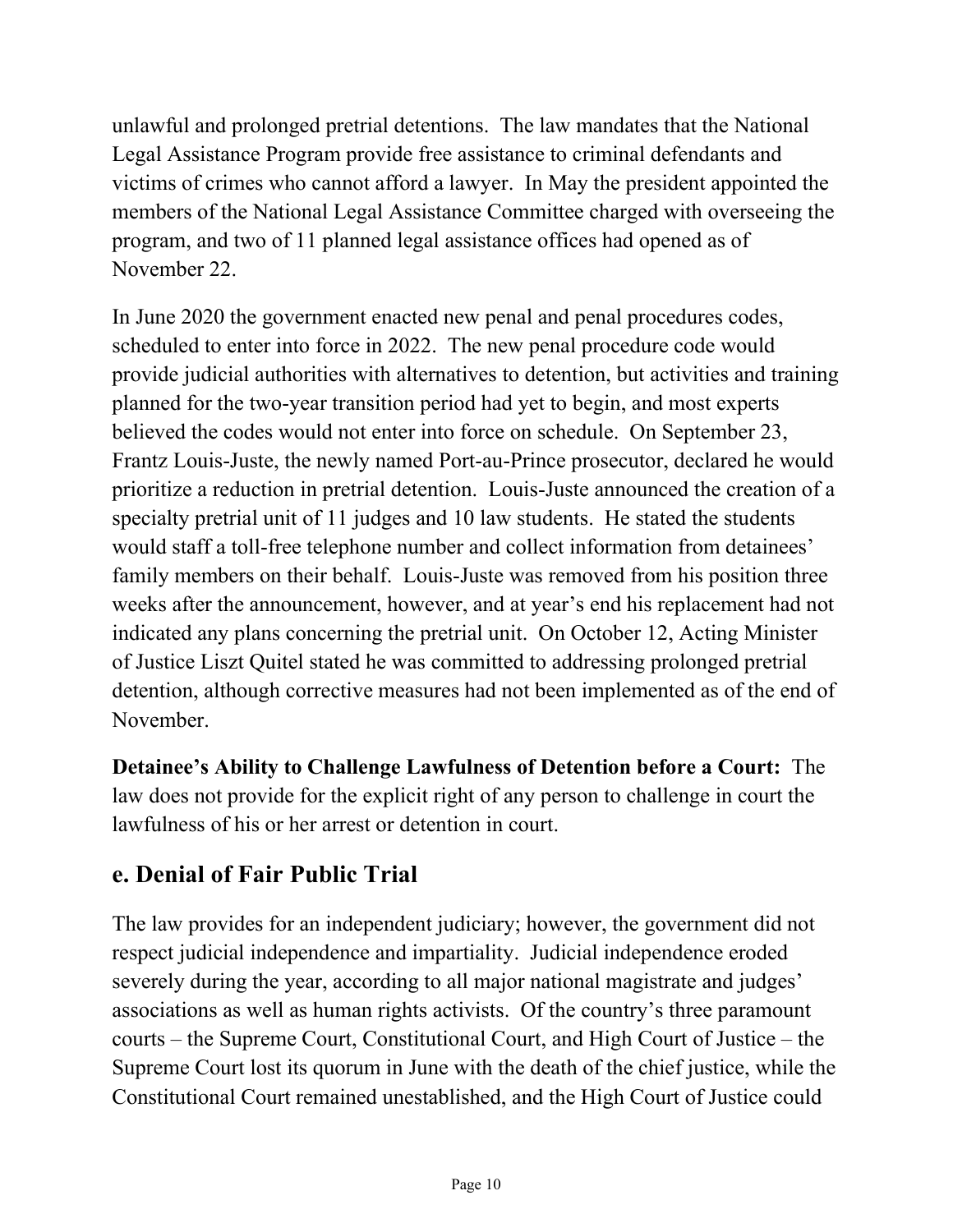not function without a parliamentary quorum. Similarly, a constitutionally mandated independent body for judicial oversight was dissolved on July 4 but restored by Prime Minister Henry on October 1; some lawyers and civil society actors doubted the legitimacy of the revived body. The Office for the Protection of Citizens and the Superior Court of Accounts and Administrative Litigation remained the only independent government bodies outside of direct executive control.

Senior officials in the executive branch exerted significant influence on the judicial branch and law enforcement, according to local and international human rights organizations. Human rights organizations alleged politicians routinely influenced judicial decisions and used the justice system to target political opponents. Detainees reported credible cases of extortion, false charges, illegal detention, physical violence by police, and judicial officials refusing to comply with basic due-process requirements. The executive has the power to name and dismiss public prosecutors and court clerks at will. Judges faced less direct executive pressure, since they served for fixed-term mandates, but civil society organizations and judges themselves reported a fear of ruling against powerful interests due to concern for personal safety. Furthermore, the president has the power not to renew judicial mandates once expired or to divest judges of their investigative mandates.

A conflict between the executive and the judiciary arose when the Superior Council of the Judiciary published a note siding with those who believed President Moise's term of office ended in February. Following the alleged February 7 conspiracy to replace him, President Moise forcibly "retired" three Supreme Court Justices: Izykel Dabrezil, Joseph Mecene Jean-Louis, and Windelle Coq-Thelot. The February 8 forced retirements were considered unlawful by civil society and the press, but on February 11, the president published a decree naming three new replacement justices to the court. The Superior Council vetted and recommended numerous judges for renewal, but the president in certain instances chose not to follow its recommendations. Among those recommended but not renewed was Judge Chavannes Etienne, who had been leading the judicial investigation of the 2018 La Saline attacks, implicating notorious G9 leader and then police officer Jimmy Cherizier that left up to 71 persons dead. Regis Renord, the judge investigating the Monferrier Dorval assassination, resigned from the judicial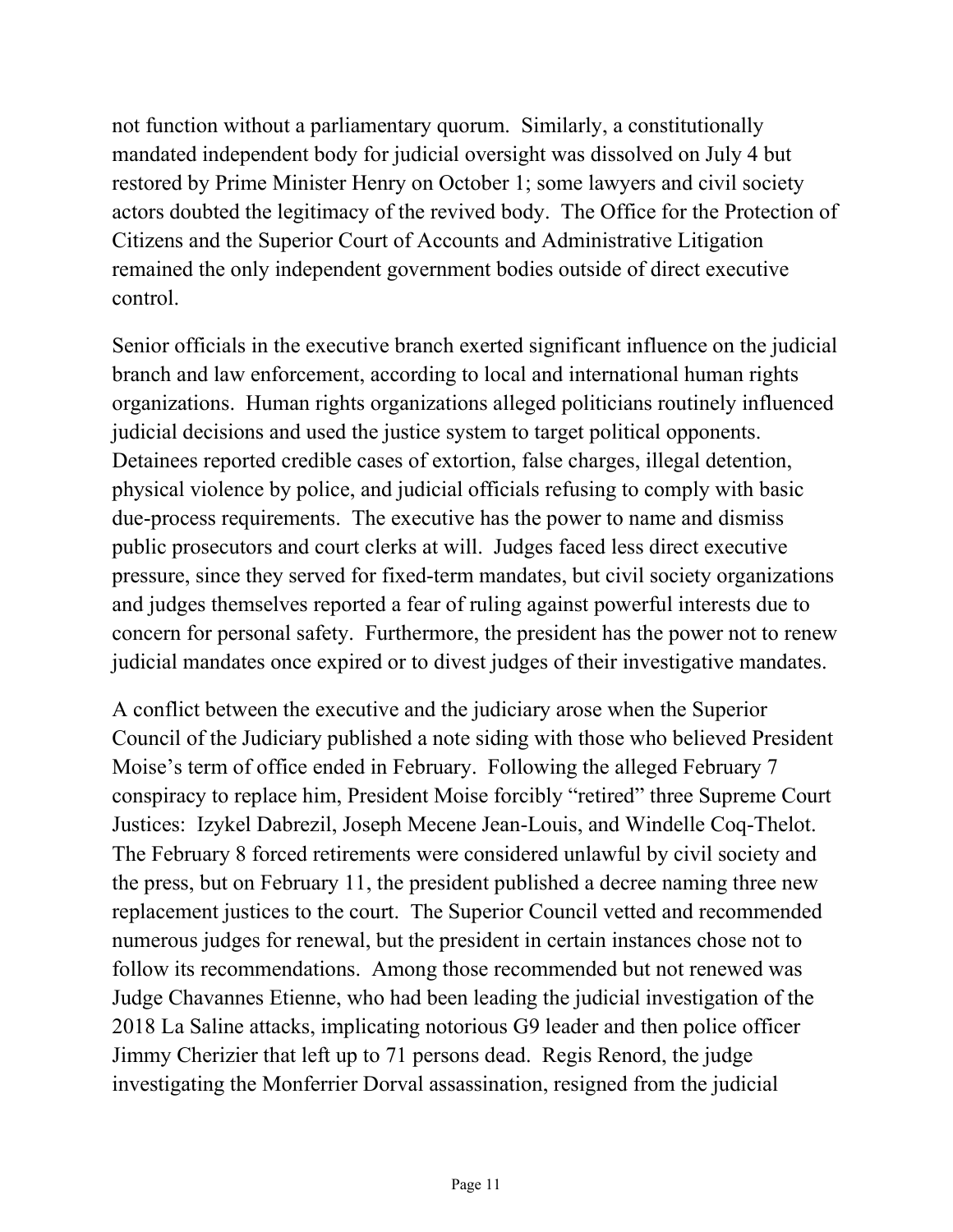system in September 2020 citing political influence and a lack of protection for his family and judicial facilities. In his investigation he had cited numerous persons for judicial questioning, including former first lady Martine Moise, but few appeared in court. In many cases the court prosecutor unlawfully refused to serve subpoenas ordered by the judge. Moreover, while the HNP had been maintaining a security detail for Renord, police authorities ordered that detail to surrender its weapons in what the director general described as an administrative error, which the judge saw as a clear signal from the government and subsequently resigned. In October the HNP removed the protective detail from Judge Jean Wilner Morin as well, one day after he publicly criticized the former chief prosecutor and the HNP director general as impediments to the rule of law.

The government sought to influence other judicial actors. For example, 23 persons were arrested in the alleged February 7 attempt to depose the president and install a transitional government. Four of the 23 detainees were released the following day when police concluded they had not been involved in the alleged conspiracy, and the remaining 19 argued their arrests were unconstitutional and sought immediate relief in the form of release. By law there can be no court sessions without the presence of a recording clerk (akin to a court reporter), and the government ordered all clerks to return home as a way of preventing the hearing. The judge in question managed to find an alternative clerk to assist her, after which the then minister of justice Rockefeller Vincent fired that clerk.

Although there were fewer judicial strikes than in 2020, labor actions hobbled the system. After the president summarily named three new justices of the Supreme Court, judges announced an indefinite strike, which lasted from February 15 to April 19. Court clerks also announced a strike following the decision to dismiss the clerk in the Petit-Bois affair. The Ministry of Justice reinstated the clerk in April.

The law requires each of the country's 18 jurisdictions to convene jury and nonjury trial sessions twice per year, usually in July and December, for trials involving major, violent crimes. During a jury trial session, the court may decide for any reason to postpone the hearing to the next session, most often because witnesses are not available. In these cases defendants return to prison until the next jury trial session. Human rights groups highlighted poor treatment of defendants during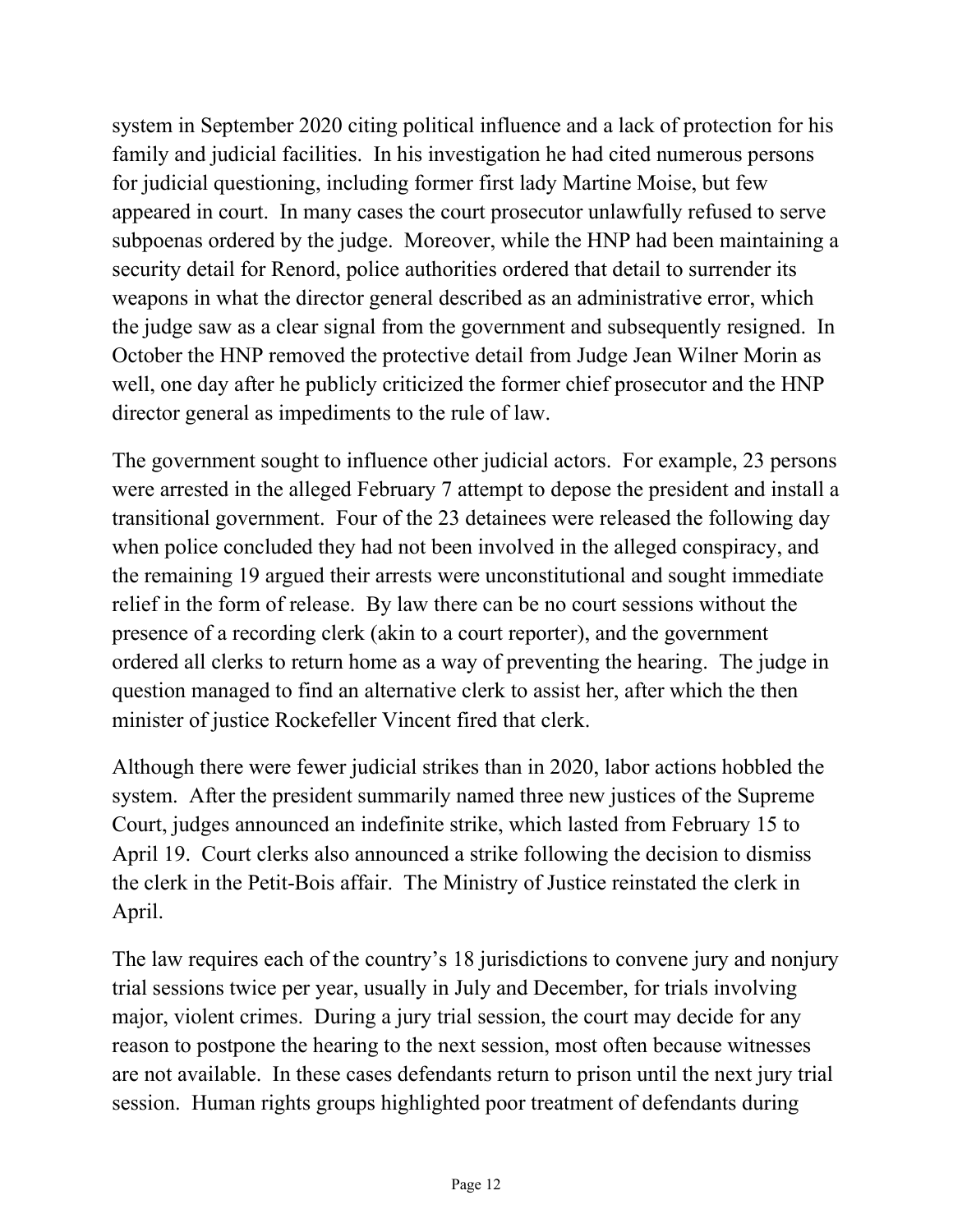criminal trials, saying defendants in some jurisdictions spent the entire day without food or water.

Corruption and a lack of judicial oversight severely hampered the judiciary. Human rights organizations reported several judicial officials, including judges and court clerks, arbitrarily charged fees to begin criminal prosecutions. The organizations also claimed judges and prosecutors ignored those who did not pay the fees. There were credible allegations of unqualified and unprofessional judges who received judicial appointments as political favors. There were also persistent accusations that court deans, who are responsible for assigning cases to judges for investigation and review, at times assigned politically sensitive cases to judges with close ties to the executive and legislative branches. Many judicial officials reportedly held full-time jobs outside the courts, although the constitution bars judges from holding any other type of employment except teaching.

Judges frequently closed cases without bringing charges and often did not meet time requirements. By law the chief prosecutor launches criminal investigations by transferring a case to the chief judge of a jurisdiction, who then assigns it to an investigative judge who takes control of the case. The investigative judge must order a trial or dismiss the case within six months. Judges and other judicial actors frequently did not meet time requirements, resulting in unlawful and prolonged pretrial detention for many detainees.

#### **Trial Procedures**

The constitution provides for the right to a fair and public trial, but the judiciary did not uniformly enforce this right. The judiciary follows a civil law system based on the Napoleonic Code, largely unchanged since 1835. The constitution denies police and judicial authorities the right to interrogate suspects unless legal counsel or a representative of the suspect's choice is present, or the suspect waives this right. Authorities widely ignored constitutional trial and due-process rights.

The constitution provides defendants a presumption of innocence, as well as the rights to be informed promptly of the charges against them and to attend their own trials. Defendants also have the right to the assistance of an attorney of their choice. Legal aid programs were limited, and those who could not pay for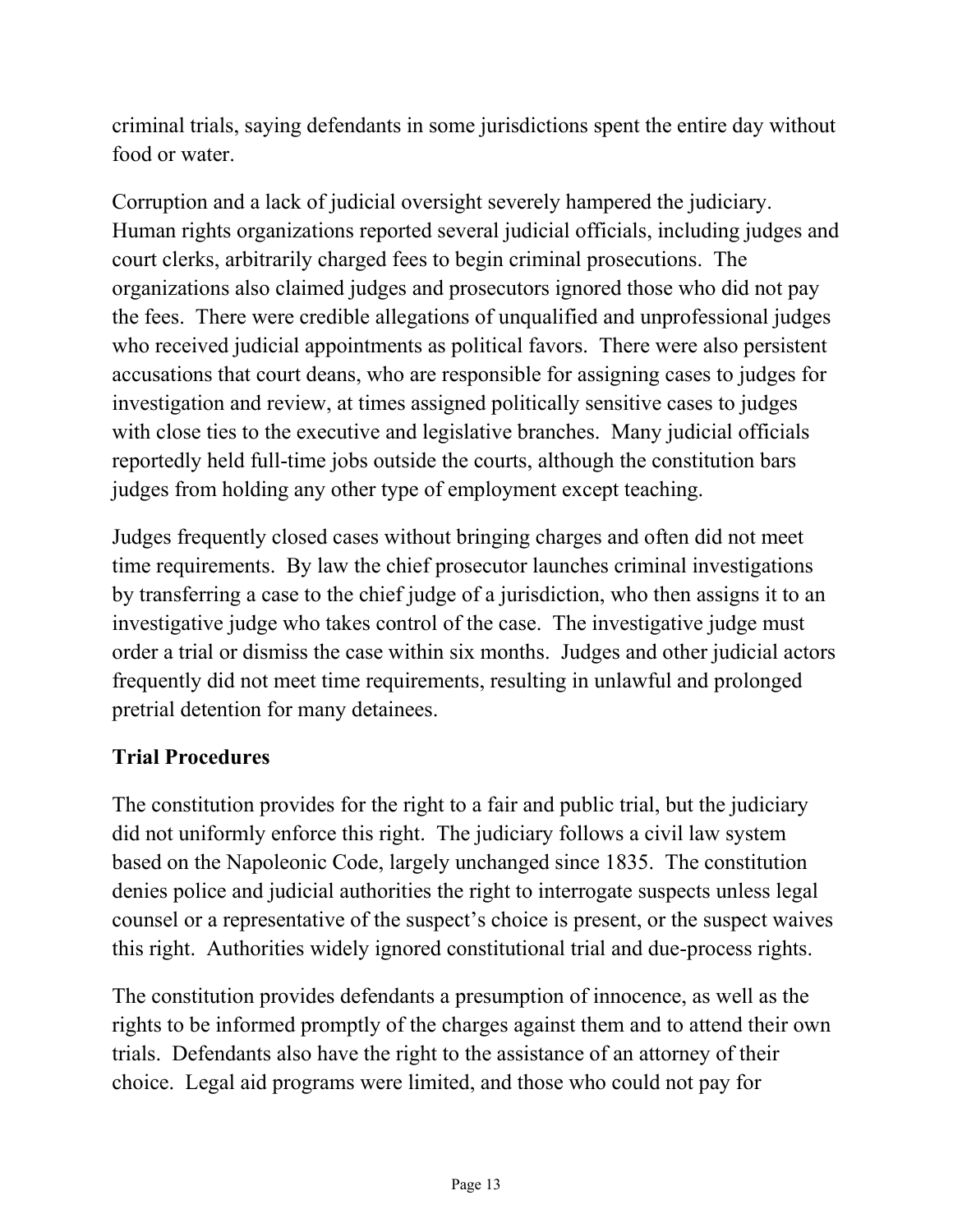attorneys were not always provided one free of charge. The law does not specifically provide a defendant time to prepare an adequate defense. Defendants have the right to confront hostile witnesses and present their own witnesses and evidence. Judges often denied these rights. The perception of widespread impunity discouraged some witnesses from testifying at trials. Defendants may not be compelled to testify or confess guilt. Defendants have the right of appeal.

While French and Haitian Creole are both official languages, with Haitian Creole being the most commonly spoken language, all laws and most legal proceedings were in French. Observers noted judges often spoke to defendants in Haitian Creole to facilitate comprehension. Interpreters were used only in cases involving foreigners. Judges generally ensured that defendants fully understood the proceedings.

The functioning of justice of the peace courts, the lowest courts in the judicial system, was inadequate. Judges presided based on their personal availability and often maintained separate, full-time jobs. Law enforcement personnel rarely maintained order during court proceedings, and frequently there was no court reporter. Defendants would often bribe judges to have their cases heard.

In many communities, especially in rural areas, elected communal administrators with no legal judicial authority took on the role of state judges and asserted powers of arrest, detention, and issuance of legal judgments. Some communal administrators turned their offices into courtrooms.

#### **Political Prisoners and Detainees**

There were no credible reports of political prisoners or detainees.

### **Civil Judicial Procedures and Remedies**

Victims of alleged human rights abuses may bring a civil or criminal complaint before a judge. Courts may award damages for human rights abuse claims brought in civil court, but seeking such remedies was difficult and rarely successful.

Human rights cases may be submitted directly through petitions by individuals or organizations to the Inter-American Commission on Human Rights, which in turn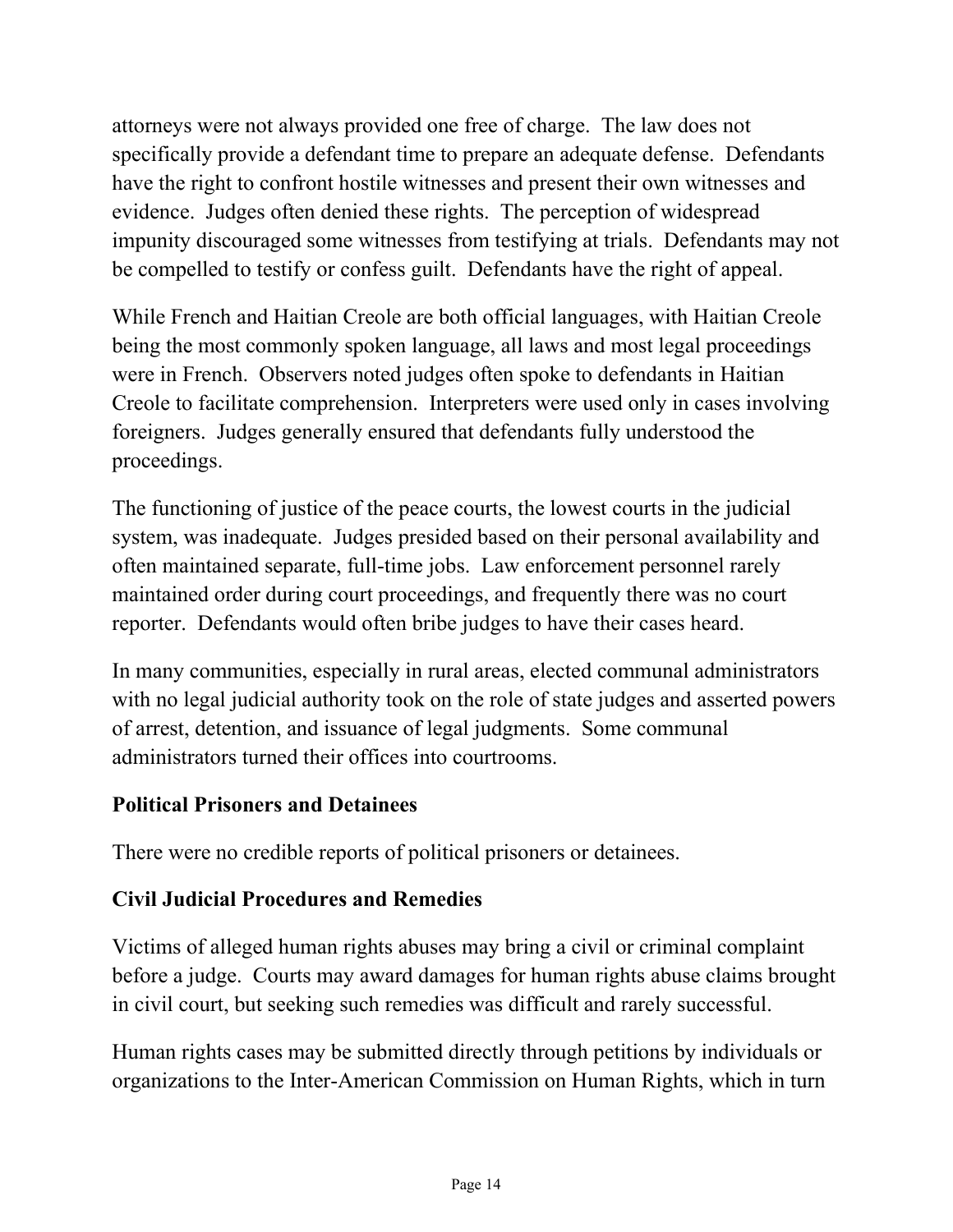may submit the case to the Inter-American Court of Human Rights.

# **f. Arbitrary or Unlawful Interference with Privacy, Family, Home, or Correspondence**

The law prohibits such actions, and there were no reports the government failed to respect these prohibitions. President Moise signed an executive order in 2020 ordering the creation of a National Intelligence Agency with nearly unlimited jurisdiction and agent anonymity, but it was unclear if the executive order was implemented.

# **Section 2. Respect for Civil Liberties**

# **a. Freedom of Expression, Including for Members of the Press and Other Media**

The constitution provides for freedom of expression, including for members of the press and other media. Civil society observers noted this right was not always upheld or respected.

**Violence and Harassment:** Journalists reported a deteriorating security climate and said some journalists resorted to self-censorship to avoid being publicly targeted by political or gang leaders.

On June 29, a journalist and an activist radio presenter, Diego Charles and Antoinette Duclair, were killed in the Port-au-Prince metropolitan area. The acting HNP director general issued a statement the following day claiming the police union, SPNH-17, was behind the double killing and others in retaliation for the earlier killing of the SPNH-17 spokesperson, although many observers in civil society failed to understand the connection between the two incidents or how police were able to draw their conclusions so rapidly.

Local media reported a prominent photojournalist fled the country in June due to death threats from gang members. He had reportedly taken photographs of the gang looting a private business.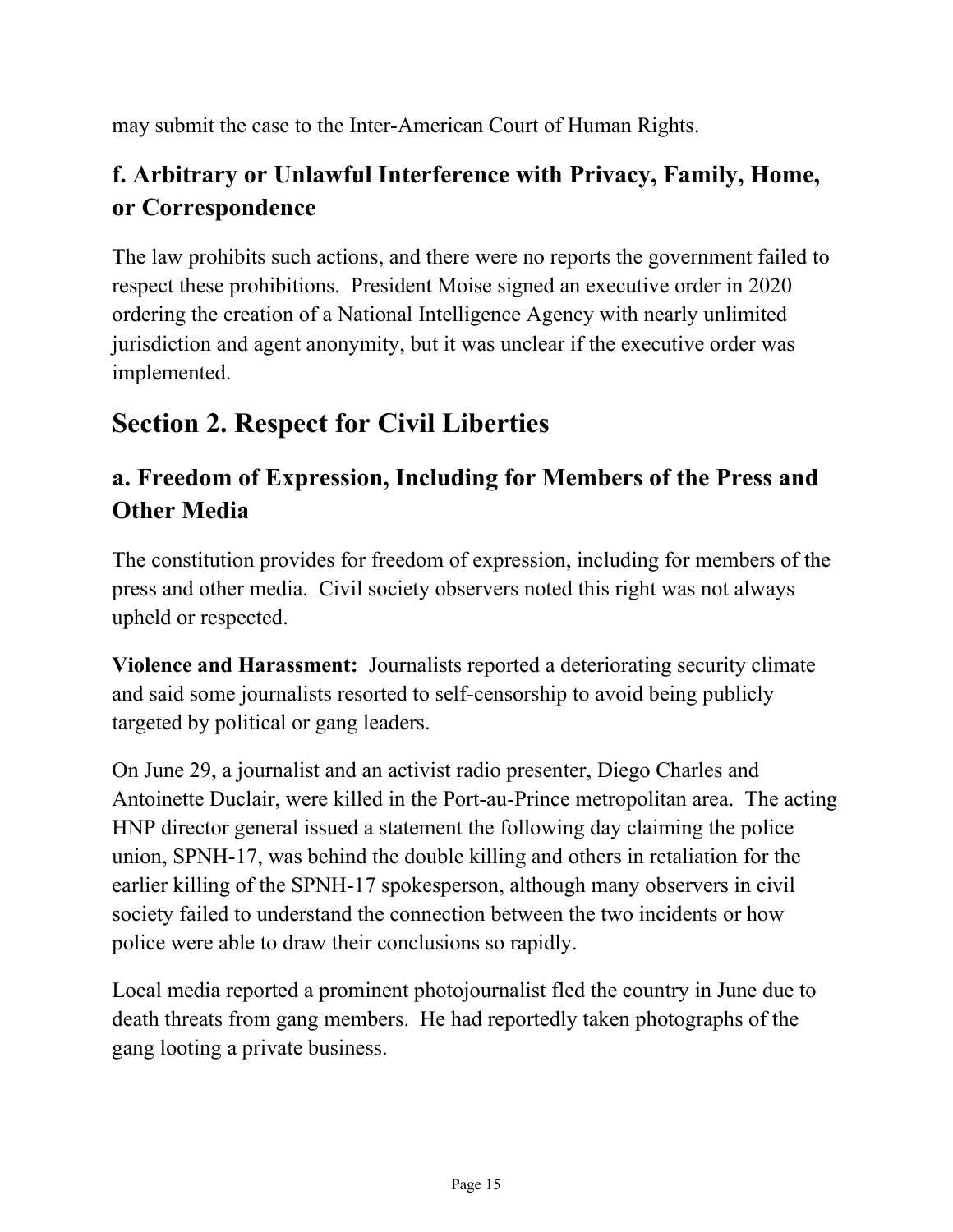#### **Internet Freedom**

The government did not restrict or disrupt access to the internet or censor online content, and there were no credible reports that the government monitored private online communications without appropriate legal authorization.

#### **Academic Freedom and Cultural Events**

There were no reports of the government restricting academic freedom or cultural events.

#### **b. Freedoms of Peaceful Assembly and Association**

The constitution provides for the freedoms of peaceful assembly and association, and the government generally respected these rights. Gangs believed to have ties to the government sometimes issued threats against antigovernment protesters.

#### **Freedom of Peaceful Assembly**

Under the constitution citizens have almost unlimited rights to peaceful gatherings. Police must be informed in advance of planned gatherings but cannot prevent them. As in previous years, many groups exercised that right. According to UN police statistics, the country witnessed 94 peaceful and 565 violent incidents of civil unrest between January 1 and August 1. There were accusations of heavyhanded tactics by police to suppress protests. In addition to the conduct of inspections and training, the HNP General Inspectorate launched several investigations into allegations of excessive use of force during protests, particularly against journalists, which continued as of year's end.

The Fantom 509 group, composed of a mix of rogue and former police officers, took to the streets on motorbikes and discharged their firearms on several occasions. In the aftermath of the March 12 failed police operation in Village de Dieu, Fantom 509 capitalized on rank-and-file officers' discontent with the institution's leadership and instigated incidents of street violence and vandalism. During these episodes of unrest, three police stations in West Department were stormed to free 12 detained officers, killing two police officers in the process. Following these incidents, the interim HNP director general reformed his senior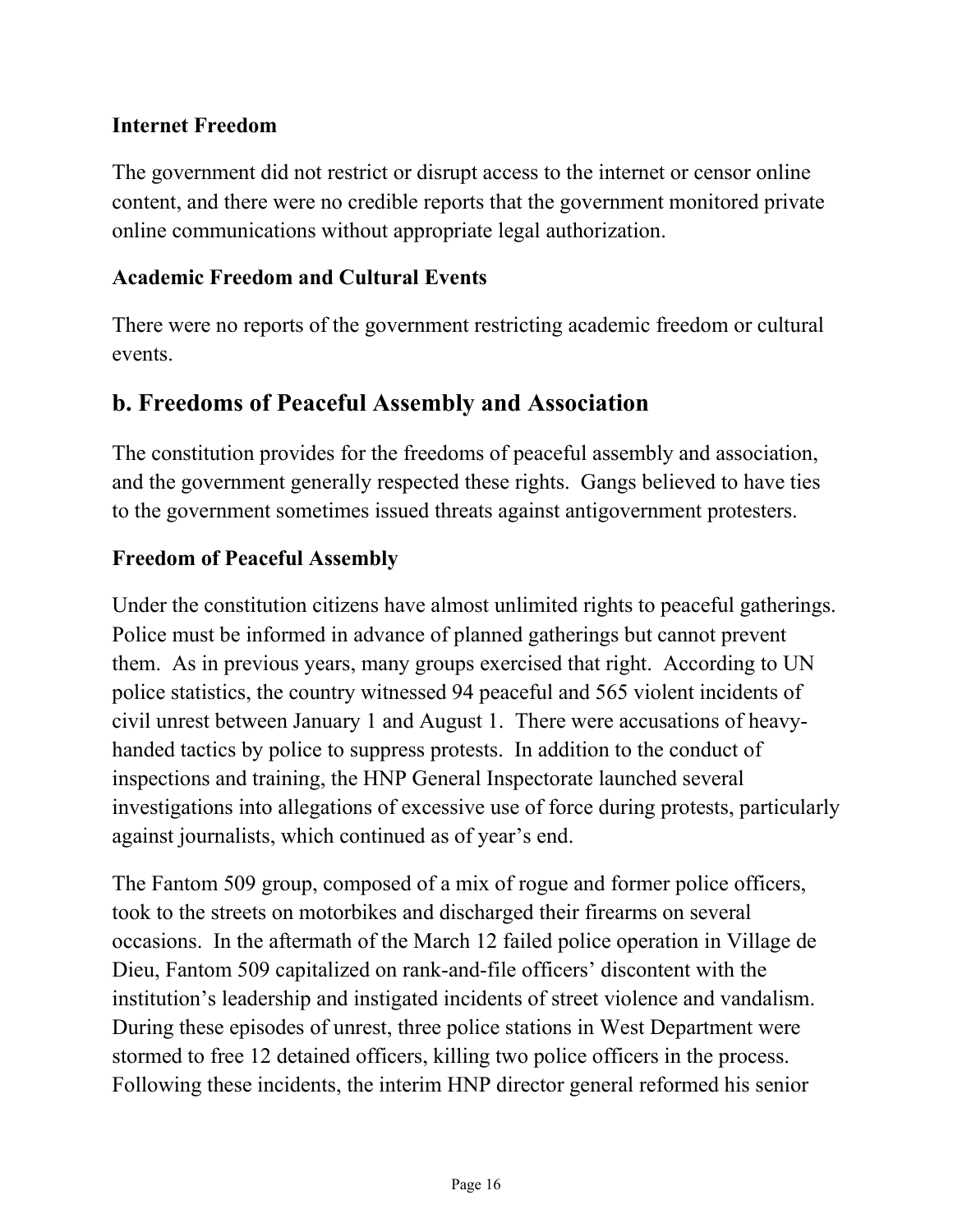leadership and initiated legal action against Fantom 509, now officially designated a criminal organization. The HNP reported that it was searching for Fantom 509 members suspected of various crimes.

# **c. Freedom of Religion**

See the Department of State's *International Religious Freedom Report* at [https://www.state.gov/religiousfreedomreport/.](https://www.state.gov/religiousfreedomreport/)

### **d. Freedom of Movement and the Right to Leave the Country**

The law provides for freedom of internal movement, foreign travel, emigration, and repatriation, and the government generally respected these rights. Married women must present their marriage certificate to apply for a passport, but married men do not.

**In-country Movement:** On March 16, the government declared a limited state of emergency due to a botched March 12 police operation in Village de Dieu in which gangs killed several HNP officers, captured one armored vehicle, and destroyed another. The state of emergency, which only directly affected governmentdesignated "red zones," limited freedom of movement and allowed the government to order the suspension of certain essential services such as road, maritime, air, and telephone communication. Human rights leaders criticized the decree for its perceived illegality, disproportionality, and apparent lack of regard for individuals and their property rights. Human rights groups reported the curfew was sometimes applied arbitrarily. On April 24, police stopped a man going to the pharmacy to buy medication for his wife, fined him, and threatened to kill him, according to the NGO Haitian National Human Rights Network. Activists also reported the circulation of a video showing police beating a woman, allegedly because she was violating the curfew. On April 28, police officers stopped journalist Georges Allen for supposedly violating the curfew and allegedly assaulted him. The NGO reported police made verbal threats against citizens for violating the state of emergency, reportedly including multiple threats of death.

### **e. Status and Treatment of Internally Displaced Persons**

During the year an increase in intergang clashes caused the displacement of more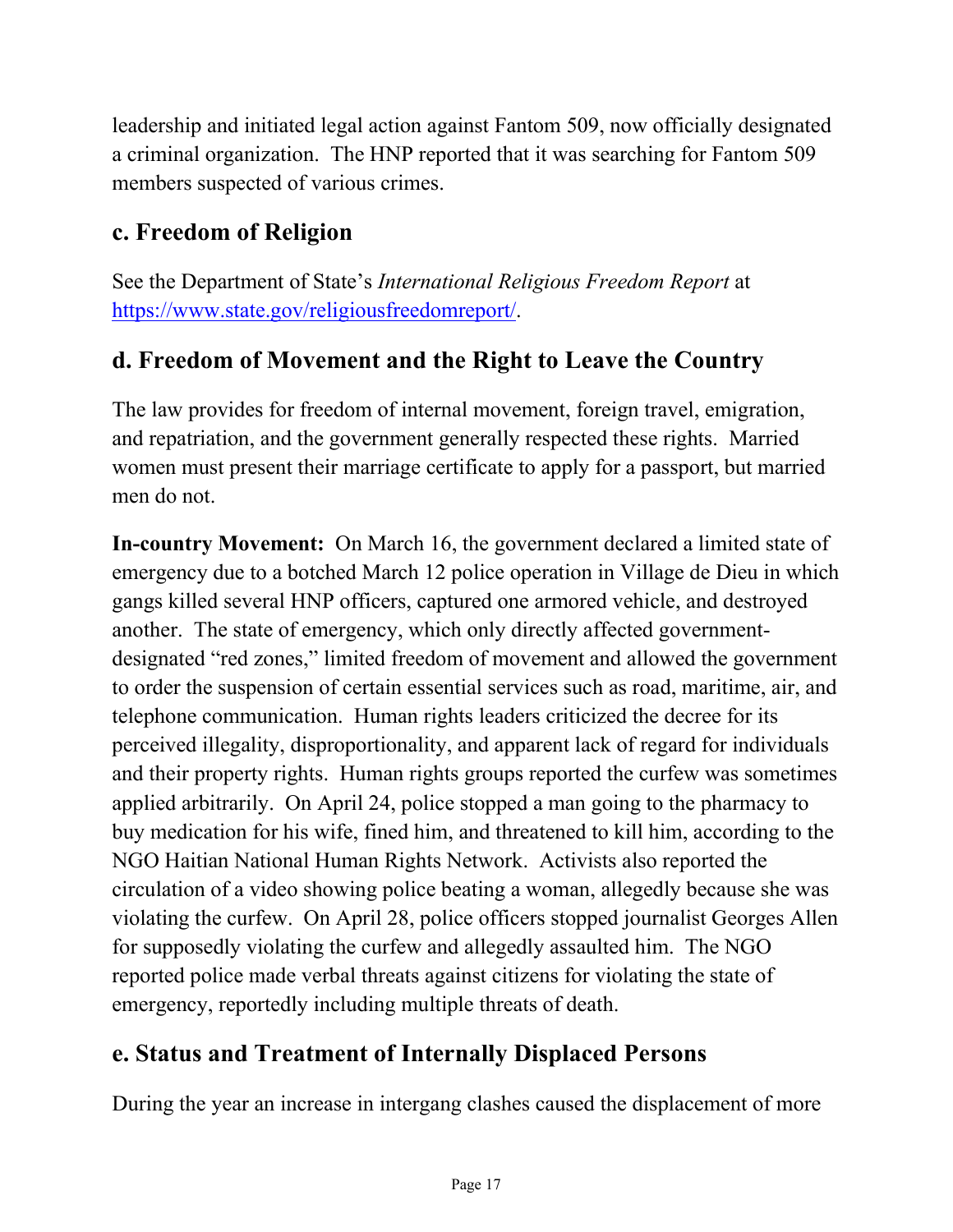than 19,000 civilians in the metropolitan area of Port-au-Prince. The violence particularly affected the populations of three neighborhoods: Cite Soleil, Lower Delmas, and Martissant. Frequent shootings and regular roadblocks, whether by gangs or police, also limited access to neighborhoods and spread fear among citizens. Activists leveled allegations of human rights violations against police and decried its apparent reluctance or inability to intervene in the violence.

According to data gathered through the International Organization for Migration's Displacement Tracking Matrix at three major shelters for internally displaced persons (IDPs) – Carrefour Sports Centre, Delmas 103, and Saint Yves Church – six of 10 IDPs were women or girls, and more than 15 percent of IDPs were older than 60. Approximately 20 percent of the IDPs were younger than age five.

On June 7, armed men burned down Camp Lapiste, where hundreds of persons with disabilities found refuge after the 2010 earthquake. Dozens of persons with disabilities sought refuge in the Saint Yves Church, a temporary shelter lacking accessibility, adequate space, ventilation, or sanitation facilities.

# **f. Protection of Refugees**

**Access to Asylum:** The law provides for granting refugee status or asylum through Haitian missions or consulates abroad, and the government has established a system for providing protection to refugees. Third-country nationals may petition for asylum through the local office of the UN High Commissioner for Refugees.

# **Section 3. Freedom to Participate in the Political Process**

The law provides citizens the ability to choose their government in free and fair periodic elections held by secret ballot and based on universal and equal suffrage. Due to a long-running political impasse, however, national elections scheduled for 2019 and 2021 were delayed. Parliament was unable to function, with the upper house containing only 10 senators – too few to constitute a quorum – and the lower house left empty. A new president was originally scheduled to take office in February 2022; however, as of December it was unclear when this would occur. Ariel Henry, whom President Moise designated as prime minister three days before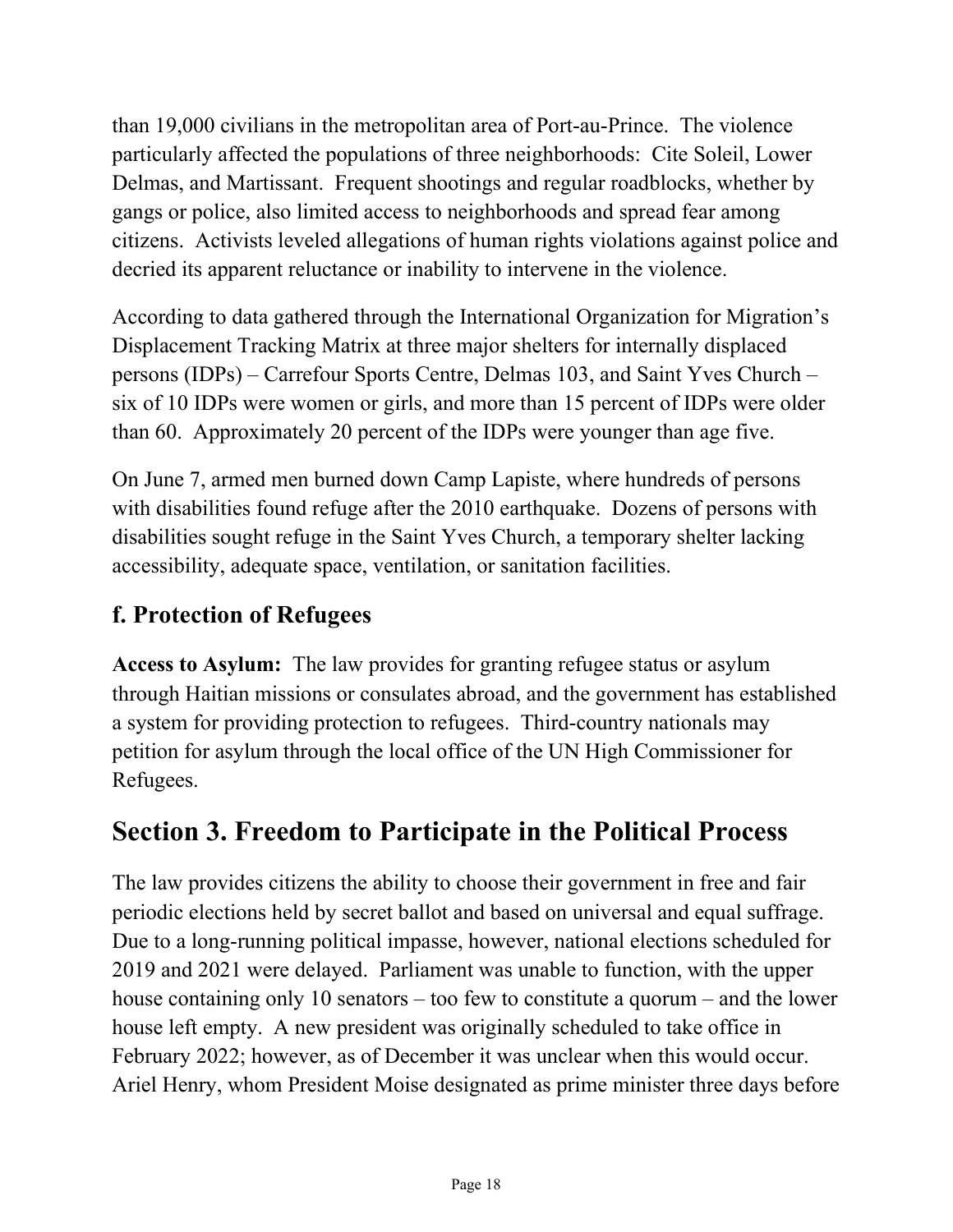the president's assassination, served as head of government.

# **Elections and Political Participation**

**Recent Elections:** Legislative, municipal, and presidential elections were last held in 2016. While there were isolated allegations of voter fraud, the elections were generally regarded as credible by international and domestic observers. Although voter turnout was low, citizens generally accepted the elections, and public demonstrations against the election results were muted compared with previous years. Presidential, legislative, and local elections scheduled for the year did not take place due to problems in logistics and in reaching a political accord. In October Prime Minister Henry dissolved the provisional electoral council installed by President Moise in 2020, a body viewed as lacking credibility by civil society and political actors, thus increasing the likelihood of an eventual consensus political accord. The council is the country's electoral commission and has the responsibility of organizing presidential and parliamentary elections.

**Participation of Women and Members of Minority Groups:** No laws limit the participation of women or members of minority groups in the political process, but social norms and the threat of electoral violence discouraged women from voting and, to a much greater extent, from running for office. During the 2016 national elections, four of 58 approved presidential candidates were women, 23 of 209 senatorial candidates were women, and 129 of 1,621 candidates for deputy were women. The constitution requires that at least 30 percent of elected officials be women, but the most recent legislative session had only four female deputies and one senator, a decrease of one female deputy from the prior legislative session. Mayoral elections are organized around panels of three that are required by law to include at least one woman. While they were rarely the principal local leaders, women made up 30 percent of local officials.

# **Section 4. Corruption and Lack of Transparency in Government**

The law criminalizes a wide variety of acts of corruption by officials, including illicit enrichment, bribery, embezzlement, illegal procurement, insider trading, influence peddling, and nepotism. There were numerous reports of government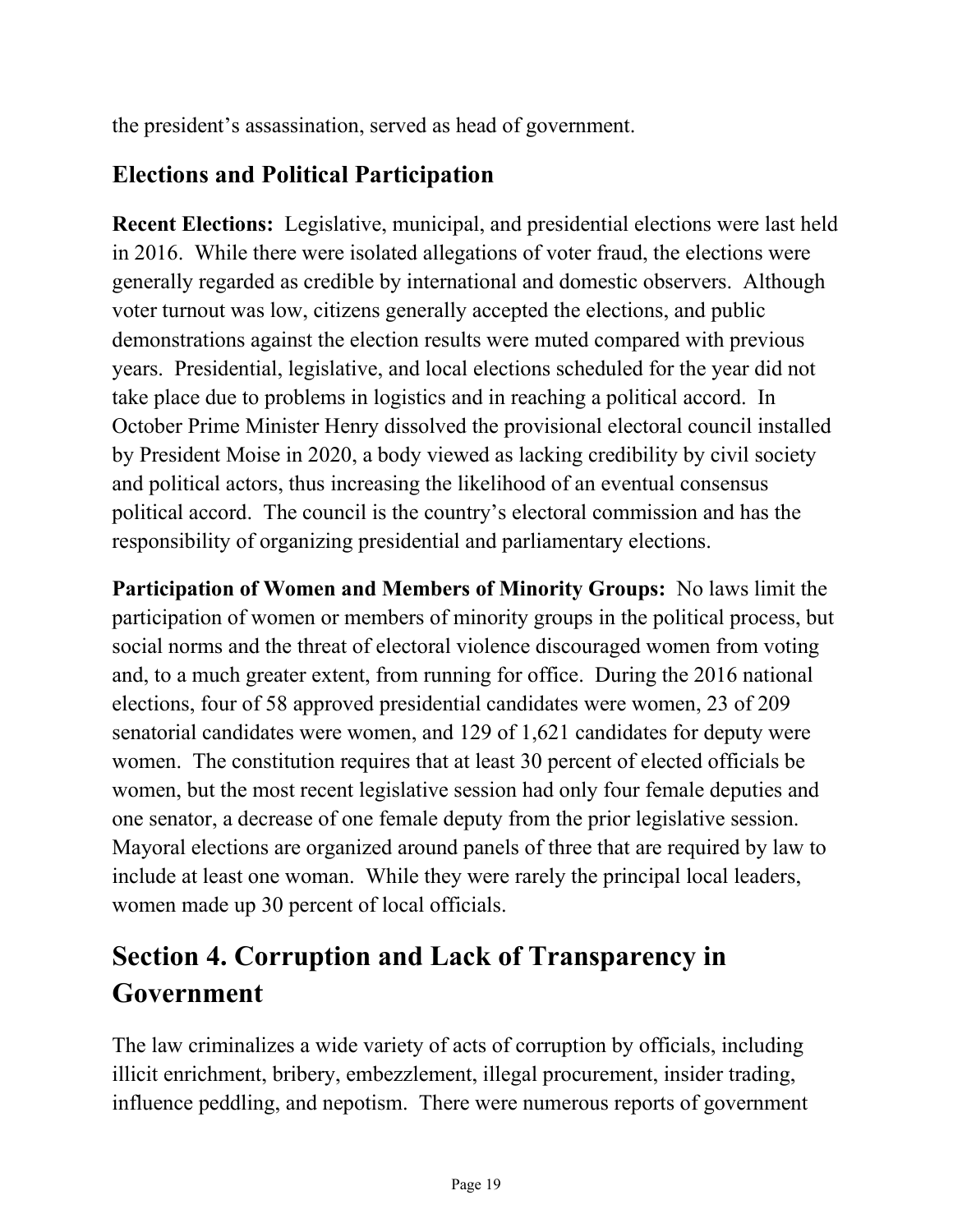corruption, and a perception of impunity for abusers. The judicial branch investigated several cases of corruption during the year, but there were no prosecutions. The constitution mandates the Senate (vice the judicial system) prosecute high-level officials and members of parliament accused of corruption, but the body had never done so. The government's previous anticorruption strategy expired in 2019, and as of October there was no formal anticorruption strategy.

**Corruption:** There were many reports of widespread corruption associated with the Petro Caribe petroleum importation program, a strategic oil alliance signed with Venezuela in 2006 under which Haiti was able to save U.S. dollar reserves, borrowing fuel from its oil-rich neighbor and deferring payment for up to 25 years. The agreement mandated the government of Haiti to use any money saved for the development of the economy and social programs. Instead, between two billion dollars (equivalent to almost a quarter of the country's total economy for 2017) and six billion dollars went missing, and citizens saw few of the promised benefits, according to protesters and local media. The Superior Court of Auditors and Administrative Disputes reported that more than two billion dollars in Petro Caribe funds had been embezzled or wasted in worthless projects. On June 26, Investigative Judge Ramoncite Accime announced his decision to suspend the investigation indefinitely and unfreeze the defendants' assets due to what he termed a lack of evidence. Judge Accime also ordered the release of the frozen assets of six businesses, including President Moise's energy company Comphener, Inc. Despite these actions, however, the judge did not explicitly absolve the defendants of guilt.

On April 26, the FJKL published a report on HNP's financial mismanagement between 2016 and 2019, based on a decision rendered on March 25 by the Superior Court of Auditors and Administrative Disputes. According to the FJKL, the poor management of HNP finances posed a danger to public security by limiting the organization's operational capacity. The FJKL also highlighted errors in the High Court's judgments and recommended strengthening the institution, which plays a fundamental role in the fight against corruption.

# **Section 5. Governmental Posture Towards International and**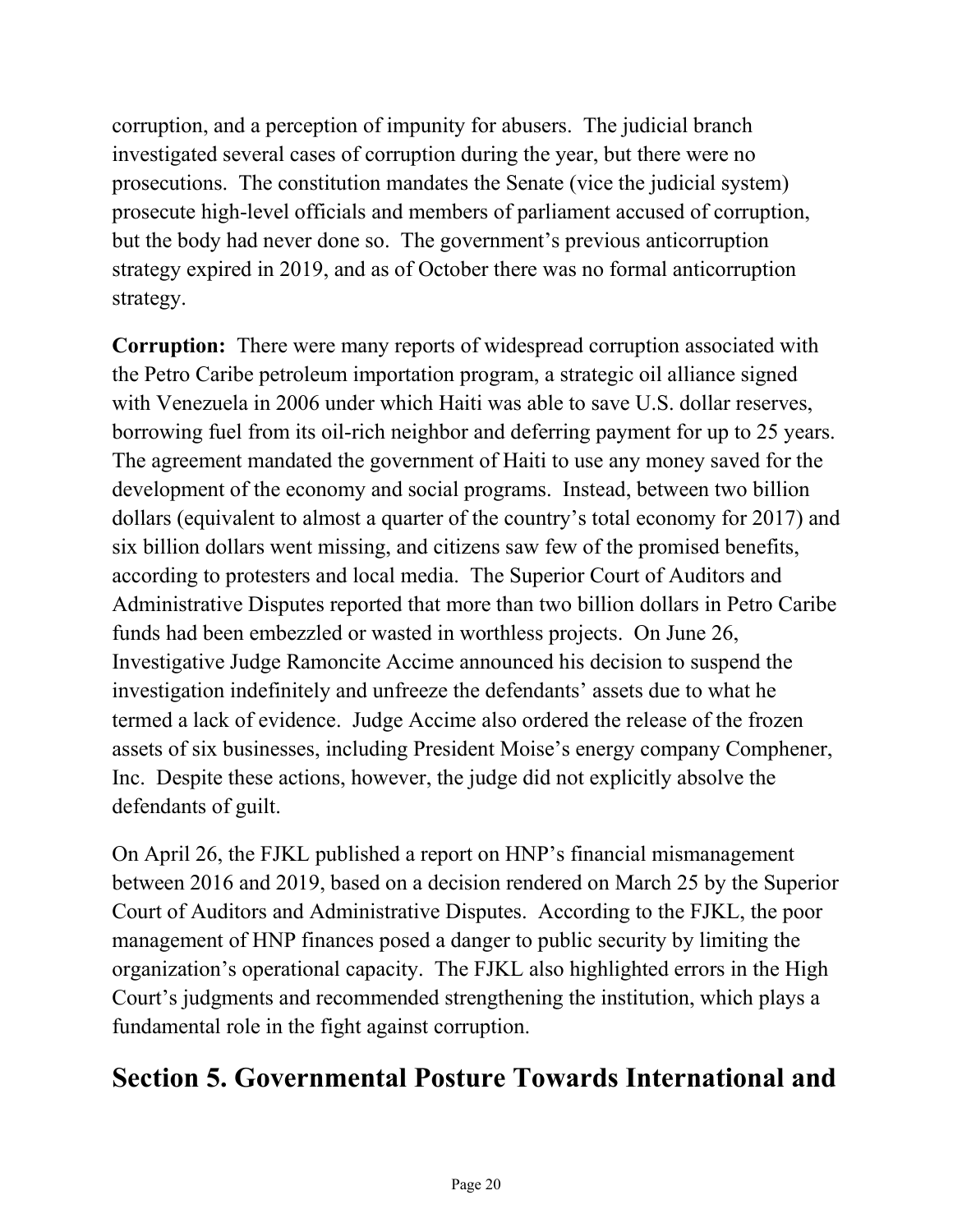# **Nongovernmental Investigation of Alleged Abuses of Human Rights**

Several domestic and international human rights groups operated without government restriction, investigating and publishing their findings on human rights cases. Government officials generally cooperated with human rights groups, although they disagreed at times on the scope of certain issues and the most appropriate means of addressing them. The government generally consulted human rights groups, including the government's independent OPC, on legislative matters.

**The United Nations or Other International Bodies:** Despite UN efforts beginning in 2018 to open an in-country OHCHR, as of November the government had not signed a host-country agreement.

**Government Human Rights Bodies:** The OPC's mandates are to investigate allegations of human rights abuse and to work with international organizations to implement programs to improve human rights. The government increased OPC funding by approximately 30 percent in the 2019-20 budget over the previous period. In July 2020 President Moise named a new minister-delegate responsible for human rights and the fight against extreme poverty, albeit with neither staff nor resources; Prime Minister Ariel Henry named a new minister-delegate in November.

When in session, the Chamber of Deputies has a Justice, Human Rights, and Defense Commission, and the Senate has a Justice, Security, and Defense Commission that cover human rights issues.

# **Section 6. Discrimination and Societal Abuses**

### **Women**

**Rape and Domestic Violence:** The law prohibits rape of men and women but does not recognize spousal rape as a crime. The penalty for rape is a minimum of 10 years of forced labor. In the case of gang rape, the maximum penalty is lifelong forced labor. The crimes were rarely formally prosecuted and often settled under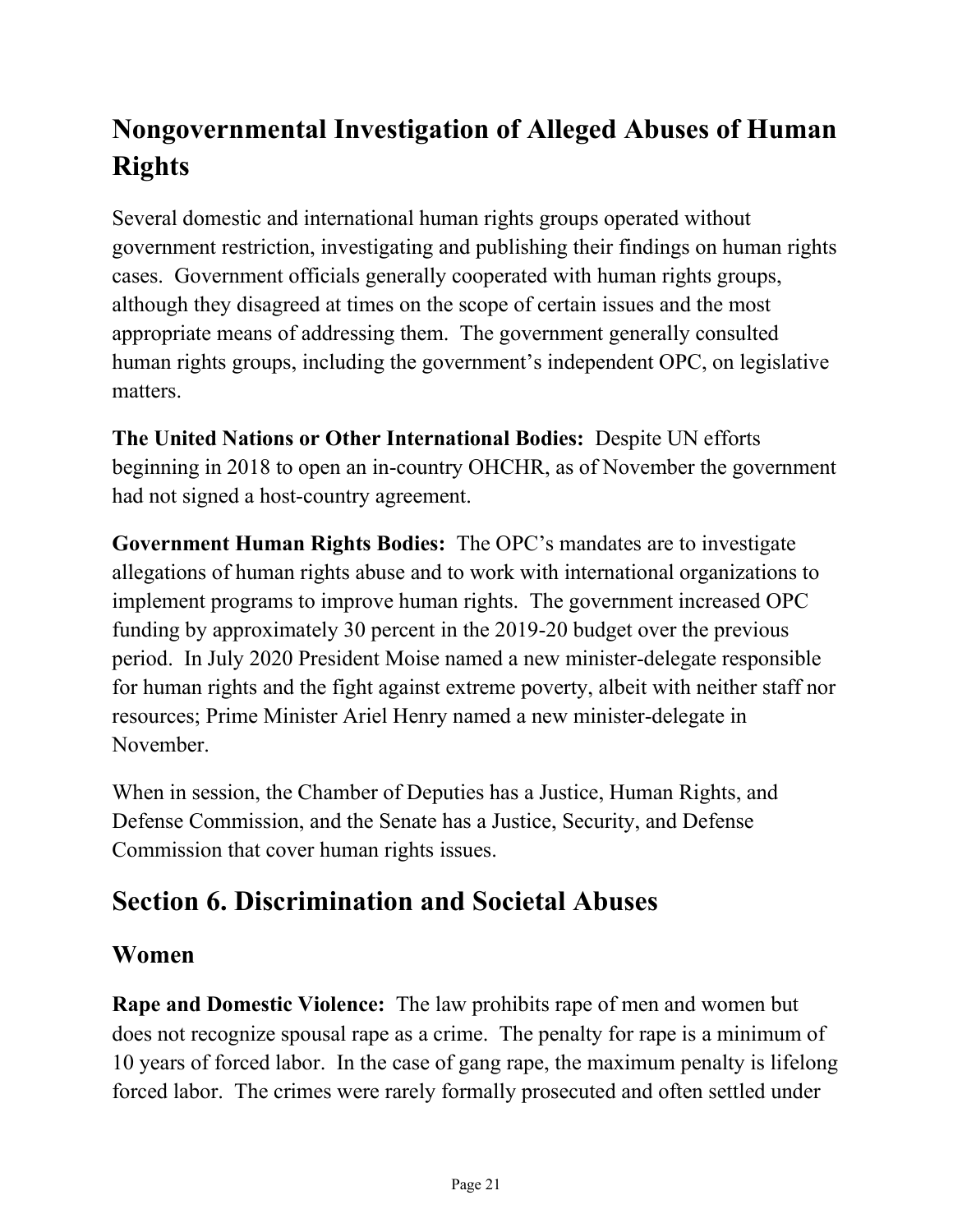pressure from community and religious leaders, generally through a monetary settlement calling on the father to pay for prenatal care and birth costs, and more occasionally calling on the father to acknowledge the child as his own; forced marriages were far less prevalent. The law excuses a husband who kills his wife, her partner, or both found engaging in adultery in the husband's home, but a wife who kills her husband under similar circumstances is subject to prosecution.

The law does not classify domestic violence against adults as a distinct crime. Women's rights groups and human rights organizations reported domestic violence against women remained commonplace and had increased due to the mass displacements caused by gang violence, COVID-19 restrictions, and the August 14 earthquake. Judges often released suspects arrested for domestic violence and rape.

Victims of rape and other forms of sexual violence faced major obstacles in seeking legal justice, as well as in accessing protective services such as women's shelters. Civil society organizations reported anecdotally that women were more likely to report cases of sexual and domestic violence since 2014, when the women's movement achieved major policy victories, including the enactment of the Law on Responsible Fatherhood. Nonetheless, the same organizations reported that many victims still did not report such cases for reasons that included social pressure, fear, and a lack of logistical and financial resources. Due to familial responsibilities, victims were usually unable to dedicate the time necessary to follow through with legal proceedings. According to some civil society organizations, many local nonprofit organizations that provided shelter, medical services, psychological services, and legal assistance to victims had to reduce services due to a lack of funding. There were reports that in rural areas, criminal cases, including cases of sexual violence, were settled outside the justice system. In such cases local leaders often pressured family members to come to financial settlements with the accused to avoid social discord and embarrassment. According to judicial observers, prosecutors often encouraged such settlements.

According to a rapid gender assessment conducted by CARE International, genderbased violence became a far greater problem in areas affected by the August 14 earthquake. Seventy percent of women and men surveyed in affected areas said their fear of sexual violence had increased since the earthquake. Forty-three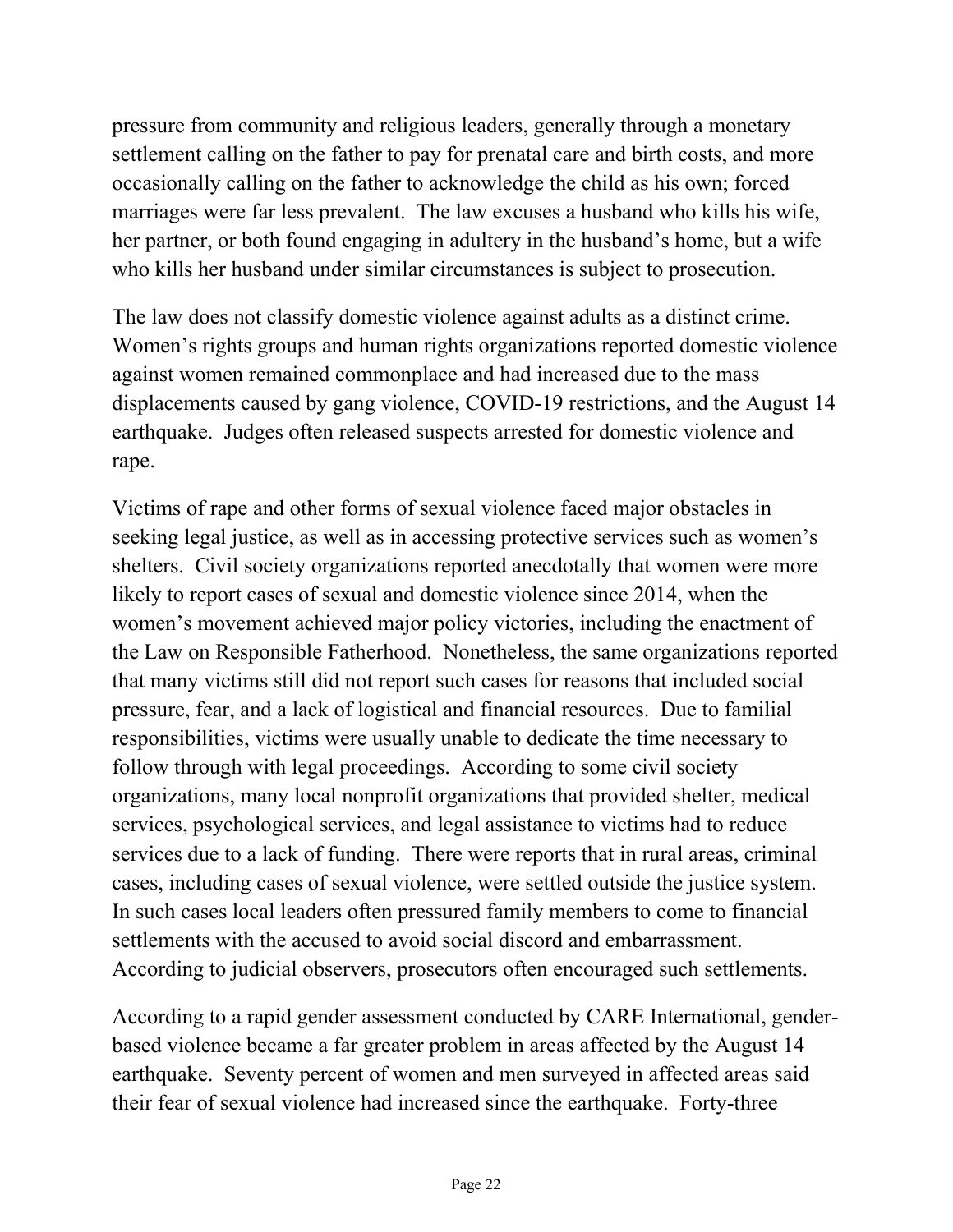percent of community leaders and 75 percent of youth said sexual violence had increased since the earthquake, and 70 percent of organizations said women and girls were most at risk of sexual violence.

In Les Cayes Prison, where women have a section visible to men, women reported receiving abusive comments from male inmates and officers. During a 2019 prison mutiny, male inmates raped 10 women and one 15-year-old girl. The investigation conducted by the HNP Inspectorate General recommended the dismissal of a corrections officer, which was never implemented. The case was transferred to the Gonaives prosecutor's office, where it remained an open investigation.

**Sexual Harassment:** The law does not specifically prohibit sexual harassment, although the labor code states that men and women have the same rights and obligations. Observers indicated sexual harassment occurred frequently. Although authorities stated the government was opposed to sexual harassment, there were no formal governmental programs to combat it on a national scale.

**Reproductive Rights:** There were no reports of coerced abortion or involuntary sterilization on the part of government authorities.

While stigma around seeking or accessing contraception significantly decreased over the past decade and women were far more knowledgeable about contraception, social and economic barriers remained. Cultural and historical barriers persisted in the use of the intrauterine device and contraception more generally, particularly cultural misconceptions and lack of knowledge of proper usage.

Many women and their families maintained a strong preference for giving birth at home with the assistance of *matrones* (traditional birth attendants) as opposed to giving birth in health facilities with the assistance of skilled birth attendants. The choice may be rooted in a desire for client-centered care, particularly for respectful maternity care, which was otherwise largely unavailable. The government did not allow state institutions to work openly with matrones, a practice that prevented them from acquiring the skills needed to serve as skilled birth attendants.

The government has protocols governing the provision of service to survivors of sexual violence. Emergency contraception is part of a mandatory package of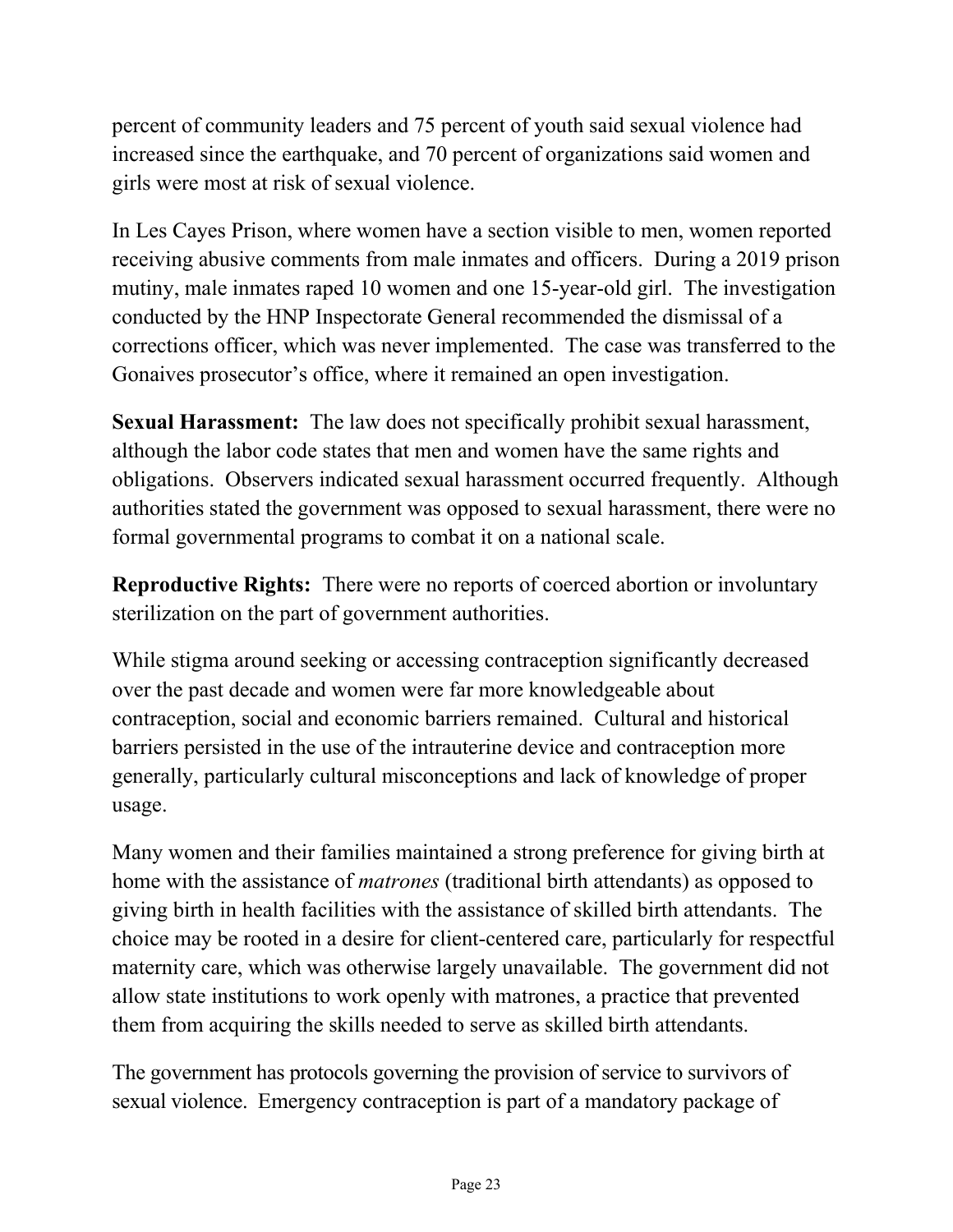services for the clinical management of rape cases, according to government protocols on the handling of rape cases. Emergency contraceptives were available, although health providers noted they were not always distributed equitably. The Ministry of Health was responsible for maintaining these protocols and practices; however, donors and NGO partners provided nearly all such care.

The World Health Organization estimated the maternal mortality rate at 480 deaths per 100,000 live births in 2017. A major cause of maternal deaths was the government's lack of support for matrones. Other reasons included geographic difficulties in access to health facilities and financial barriers to primary health care. Of the country's 571 communal sections, 125 had no health facilities. The proportion of births attended by skilled health personnel was 42 percent. The adolescent birth rate for those ages 15-19 years was 140 per 1,000.

**Discrimination:** Women did not enjoy the same social and economic status as men, despite the constitutional requirement that women's participation in national life and in public service (i.e., political candidates, elected officials, and civil servants) be at least 30 percent of the positions.

By law men and women have equal protections for economic participation. In practice, however, women faced barriers to accessing economic inputs and securing collateral for credit, information on lending programs, and other resources. Women were often classified into certain jobs such as secretarial or cleaning services, and they faced lower pay as well as barriers when attempting to compete for hiring or promotions on an equal footing with men. Women were largely viewed as more vulnerable to coercive and exploitive practices in the workplace, such as sexual harassment.

# **Systemic Racial or Ethnic Violence and Discrimination**

The constitution states that "to fortify the national unity, eliminating all discrimination between the populations, of the towns and of the countryside, by the acceptance of the community of languages and of culture and by the recognition of the right to progress, to information, to education, to health, to work and to leisure for all citizens [masculine] and citizens [feminine]." The constitution also establishes the Office of Citizen Protection to protect "all individuals against any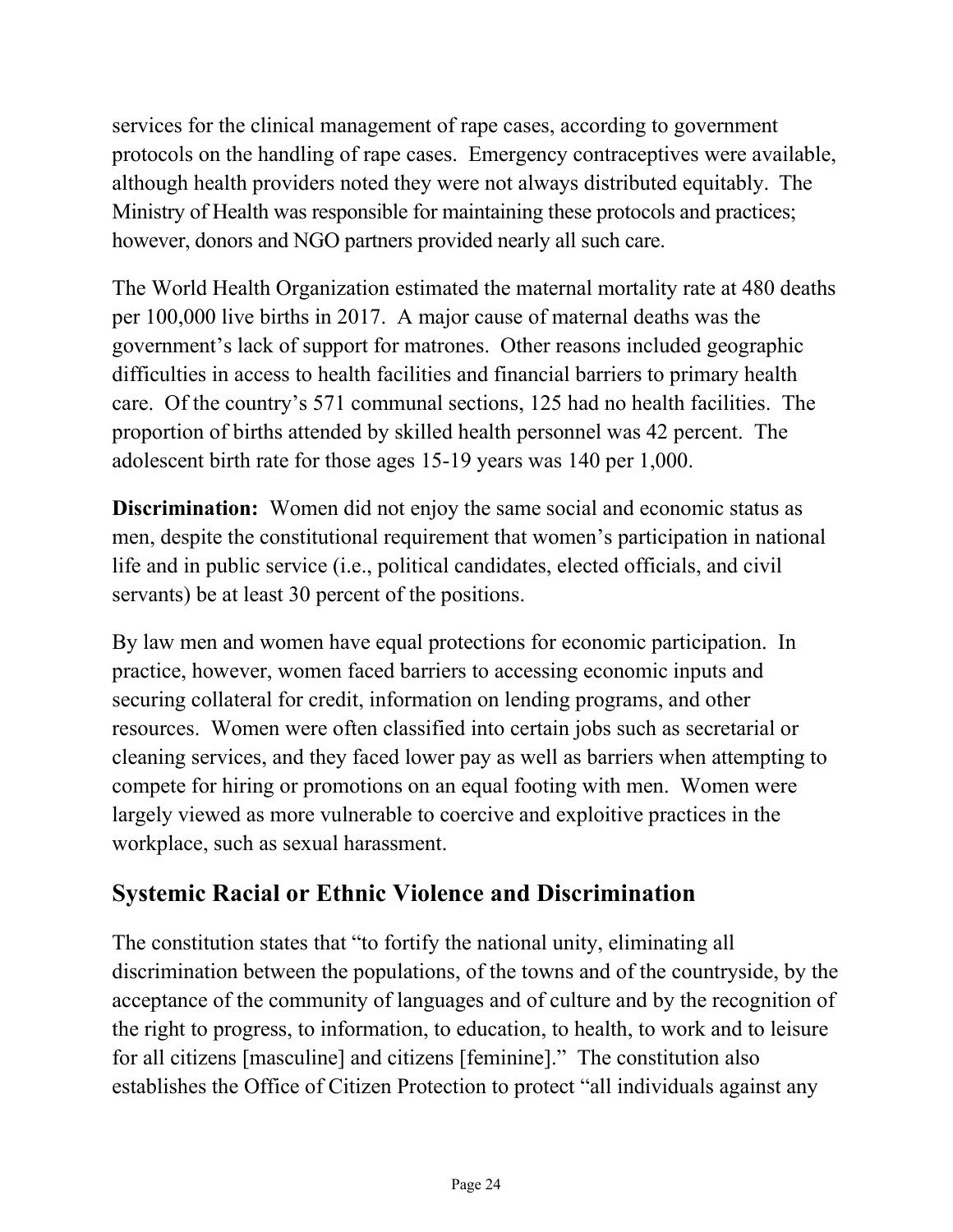form of abuse by the government."

There were high levels of colorism (prejudice or discrimination against individuals with a dark skin tone) and ethnic discrimination against the Syrian-Lebanese community that controlled many aspects of the economy. President Moise often stoked these economic resentments into populist nationalism, as both he and his ministers made increasingly provocative claims in speeches regarding the oligarchs in control of the country's economy. Colorism has a long tradition in society, with light-skinned, often French-speaking, Haitians disparaging darker-skinned Haitians, who more generally speak only Creole.

During the year the international activist and founder of the think tank Policite, Emmanuela Douyon, published an editorial examining the historically taboo subject of colorism. Douyon suggested that certain positions in society, including owners of supermarkets, entertainment companies, and other businesses, were dominated by lighter-skinned Haitians. She called for an end to "the hints of this infamous slavery system" by guaranteeing that neither racism nor colorism are tolerated.

The rhetoric of the Moise administration on ethnic discrimination against the Syrian-Lebanese community became more dangerous as it was adopted by the infamous G9 Friends and Allies gang leader Cherizier, who advocated their toppling. In sporadic rioting during the year, unidentified individuals often targeted members of the Syrian-Lebanese minority. In a night of rioting on March 17, for example, individuals looted the Universal Motors dealership, owned by the wealthy businessman and leader of the Third Way Movement political party Reginald Boulos, and set the building on fire.

# **Children**

**Birth Registration:** Citizenship is derived through an individual's parents; either parent can transmit citizenship. Citizenship can also be acquired through a formal request to the Ministry of the Interior. The government did not register all births immediately. Birth registry is free until age two. Approximately 30 percent of children between ages one and five lacked birth certificates or any other official documentation. Children born in rural communities were less likely to be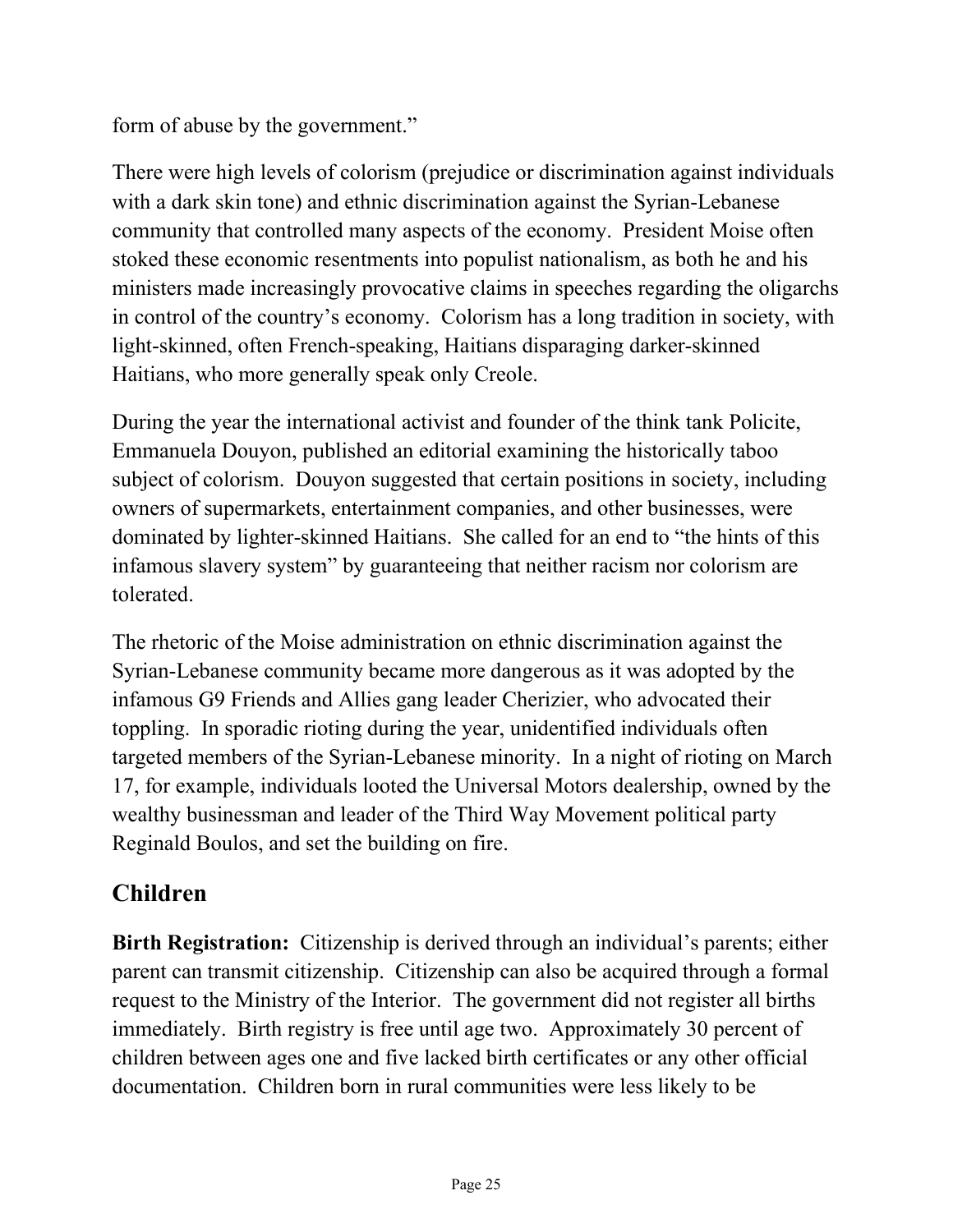documented than children in urban areas. During the year the Interior Ministry issued a large backlog of birth certificates, as these were necessary for the citizenry to apply for the new national biometrically enabled identification cards required to vote in elections.

**Child Abuse:** The law prohibits domestic violence against minors. The government lacked an adequate legal framework to support or enforce mechanisms to fully promote children's rights and welfare. The government made some progress in institutionalizing protections for children.

**Child, Early, and Forced Marriage:** The legal age of marriage is 18 for men and 15 for women. Early and forced marriage were not widespread customs. *Plasaj*, or common-law marriage, was common and sometimes used by older men to enter relationships with underage girls. The government does not formally recognize plasaj, although children born to those couples can be recognized as lawful heirs of the father.

**Sexual Exploitation of Children:** The minimum age for consensual sex is 18, and the law has special provisions for rape of a person age 16 or younger. The law prohibits the "corruption" of persons younger than 21, including through commercial sex, with penalties ranging from six months to three years of imprisonment. The maximum penalty for human trafficking with aggravating circumstances, which includes cases involving the exploitation of children, is life imprisonment.

The former president of the Haitian Football Federation, Yves Jean-Bart, was banned for life by the International Federation of Association Football (FIFA) and fined \$1.14 million and procedural costs for the rape and sexual abuse, at times including sex trafficking, of up to 34 women, including at least 14 girls, between 2014 and 2020. As of November 22, authorities had not acted against Jean-Bart or 10 other perpetrators and accomplices in the case, including the head of the Haitian National Referees Committee, whom FIFA provisionally suspended for 90 days as part of its investigation.

Several civil society groups reported on impoverished children subjected to sexual exploitation and abuse. According to these groups, children were often forced into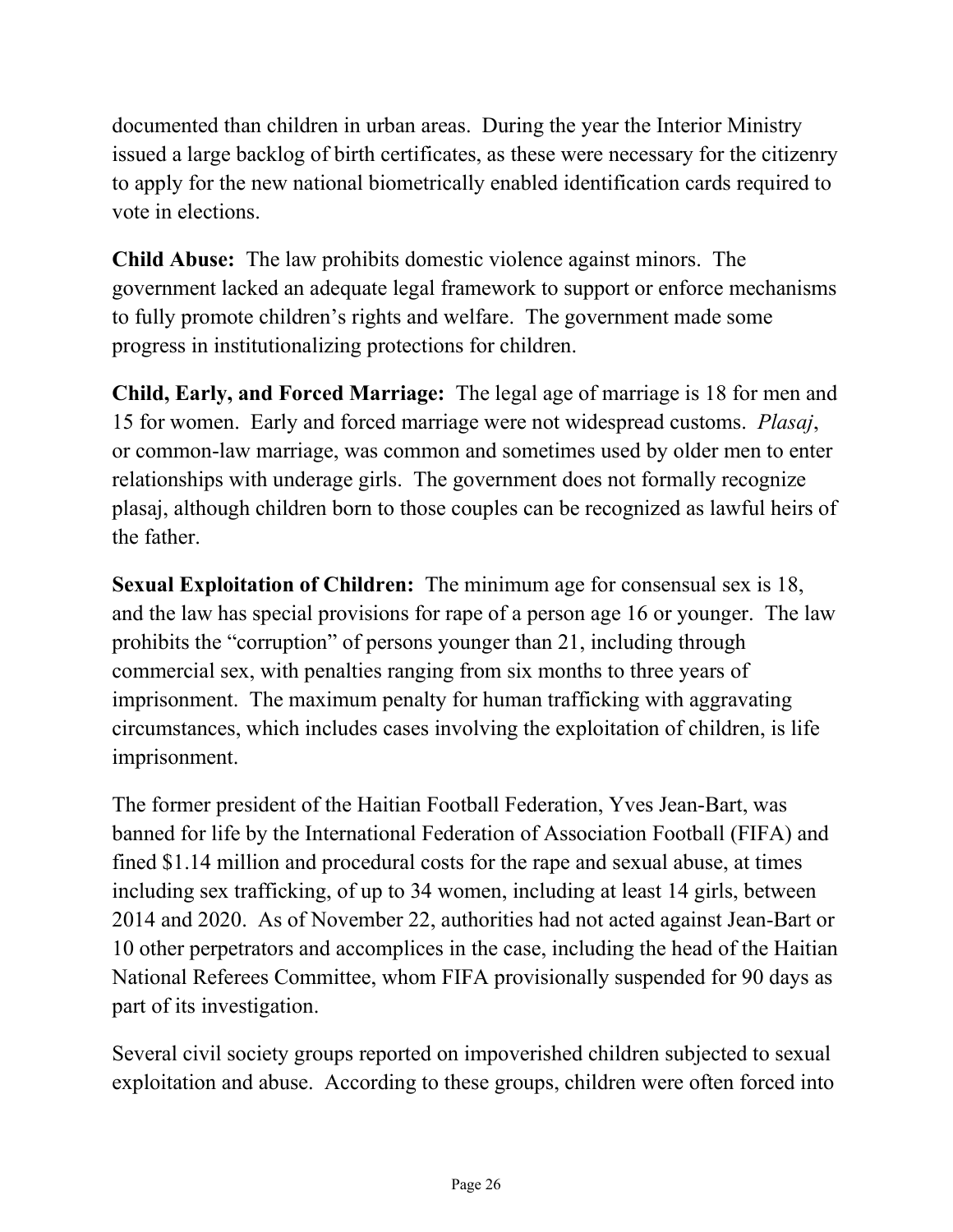commercial sex or transactional sex to fund basic needs such as school-related expenses. Recruitment of children for sexual exploitation and pornography is illegal, but the United Nations reported criminal gangs recruited children as young as age 10.

**Displaced Children:** Children displaced by the gang violence of June and the August 14 earthquake were vulnerable to sexual exploitation, as many of the children remained in formal or informal IDP camps while their parents went to work. The OPC contributed to the coordination of a humanitarian response, with food and medical relief; items for babies and pregnant or breastfeeding women; "dignity kits" containing menstrual pads, soap, underwear, detergent, a flashlight, and toiletries for girls and women; postexposure prophylaxis kits for those exposed to HIV; items for persons with disabilities; and psychosocial support for those affected by exploitation and sexual abuse.

**Institutionalized Children:** The Ministry of Social Affairs and Labor's Institute of Social Welfare and Research (IBESR) has official responsibility for monitoring and accrediting the country's residential children's homes and care centers. The institute reported 754 such facilities in operation, although only 98 were licensed by the government. According to the international NGO Lumos, an estimated 25,000 children lived in residential children's homes and care centers, and approximately 80 percent of these children had at least one living parent.

On April 12, 12 armed men broke into an orphanage in Croix-des-Bouquets, killing a security guard and sexually assaulting two children and an employee before leaving with stolen money and valuables. As of November no arrests related to the break-in or assaults had been made.

**International Child Abductions:** The country is not a party to the 1980 Hague Convention on the Civil Aspects of Child Abduction. See the Department of State's *Annual Report on International Parental Child Abduction* at [https://travel.state.gov/content/travel/en/International-Parental-Child-](https://travel.state.gov/content/travel/en/International-Parental-Child-Abduction/for-providers/legal-reports-and-data/reported-cases.html)[Abduction/for-providers/legal-reports-and-data/reported-cases.html.](https://travel.state.gov/content/travel/en/International-Parental-Child-Abduction/for-providers/legal-reports-and-data/reported-cases.html)

# **Anti-Semitism**

The Jewish community numbered fewer than 100 persons, and there were no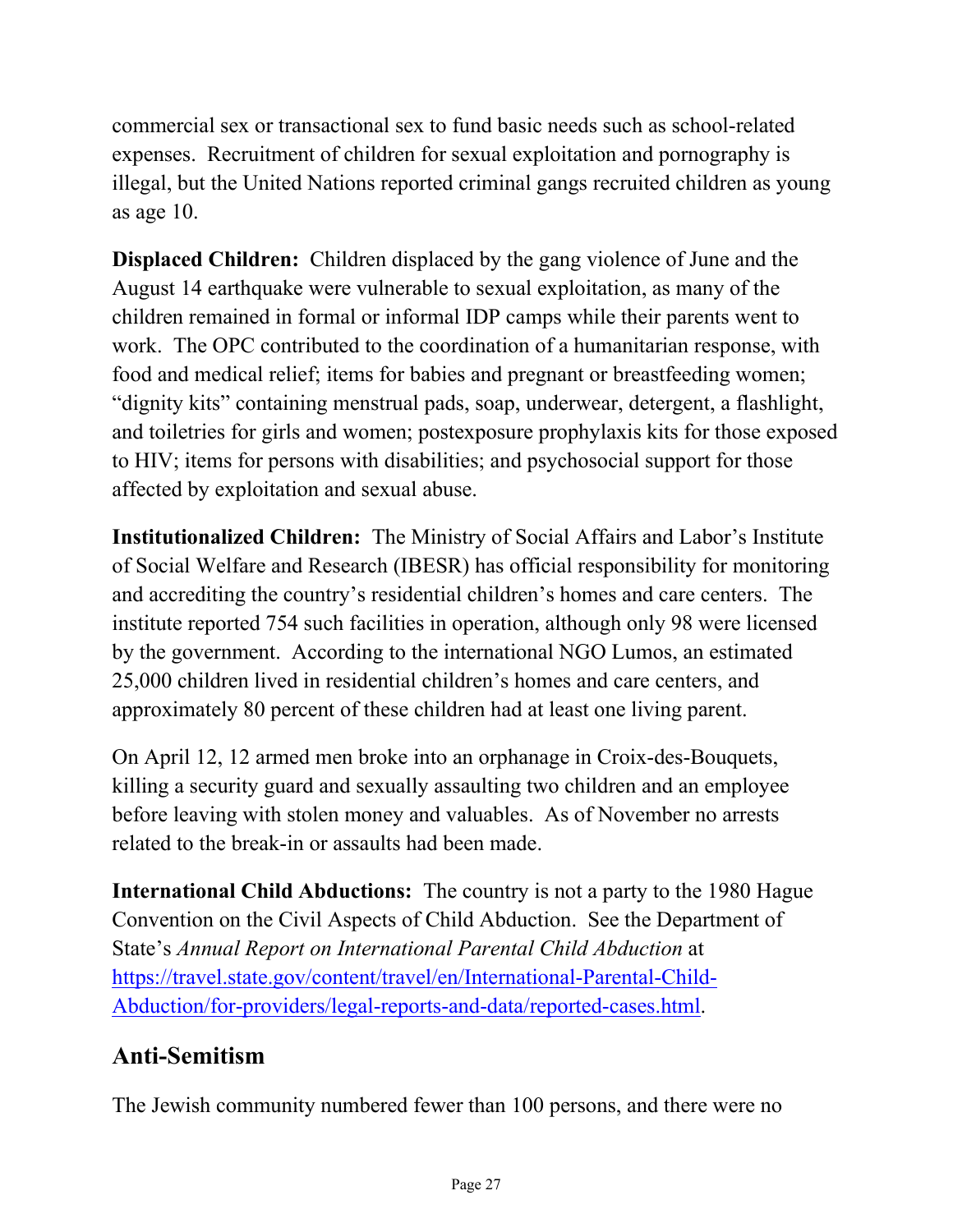reports of anti-Semitic acts.

### **Trafficking in Persons**

See the Department of State's *Trafficking in Persons Report* at [https://www.state.gov/trafficking-in-persons-report/.](https://www.state.gov/trafficking-in-persons-report/)

### **Persons with Disabilities**

The Office of the Secretary of State for the Integration of Handicapped Persons (BSEIPH) in the Ministry of Social Affairs and Labor is the lead government agency responsible for assisting persons with disabilities and ensuring their civil, political, and social inclusion. The constitution stipulates persons with disabilities should have adequate means to provide for their autonomy, education, and independence. The law requires all public buildings and spaces to be accessible to persons with disabilities. The law prohibits discrimination in employment practices against persons with disabilities, requires the government to integrate such persons into the state's public services, and imposes a 2 percent quota for persons with disabilities in the workforces of private-sector companies. The quota was not met, and the government did not enforce these legal protections, particularly regarding education, health services, public buildings, and transportation. The law bans discrimination against persons with disabilities and stipulates they have the right to basic services such as health, education, and justice.

Local disability rights advocates stated that persons with disabilities faced significant obstacles to voting and civic participation. Persons with disabilities had difficulty obtaining national identification cards, required for voting, because the National Identification Office was inaccessible to persons with disabilities.

Individuals with disabilities faced significant social stigma, exclusion, and discrimination due to their disabilities. For instance, families often left their disabled family members isolated at home. Establishments including government offices, churches, and schools did not routinely make services accessible for persons with disabilities. Opportunities to access services often depended on the economic status of the family. Persons with mental, developmental, or physical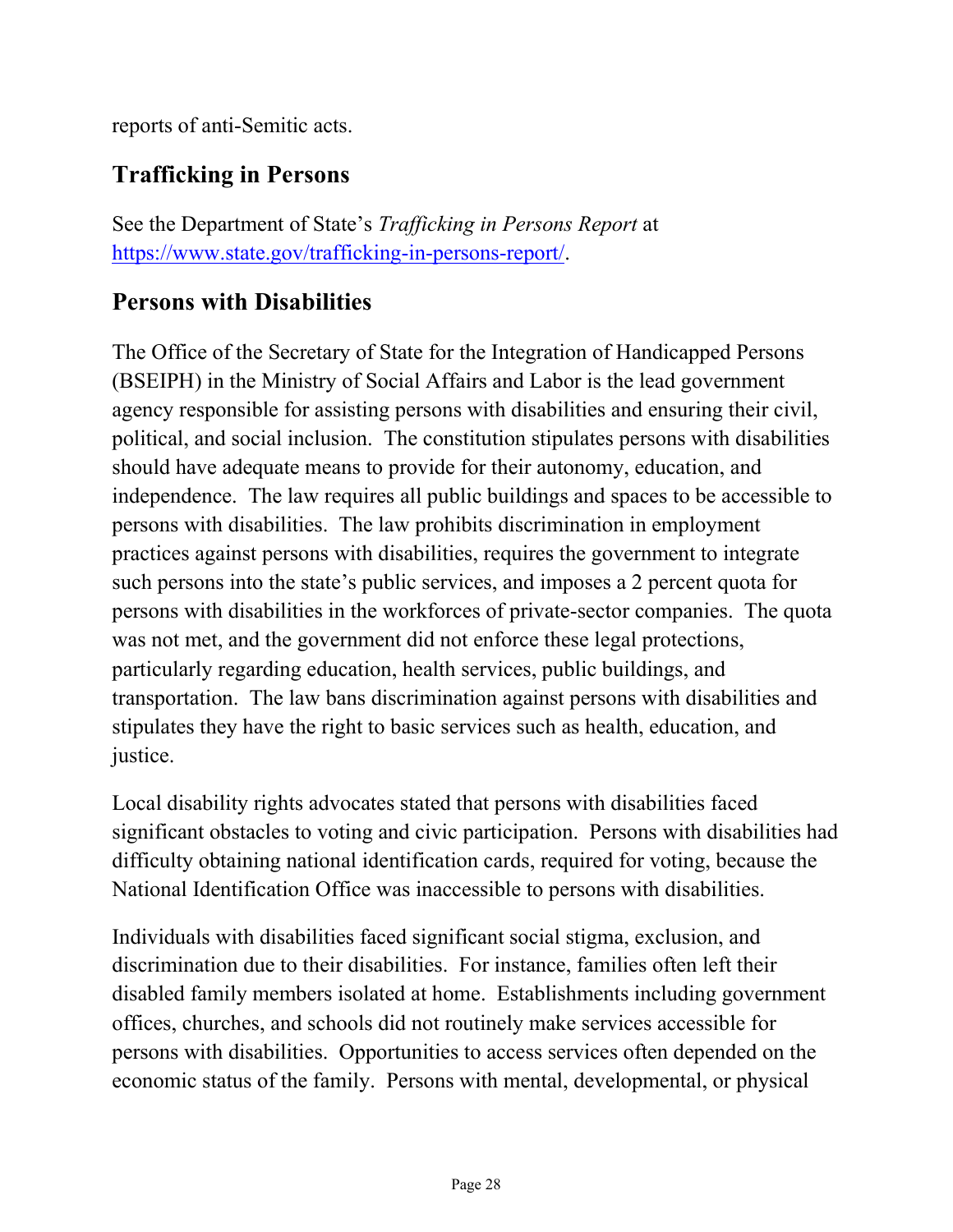disabilities were marginalized and neglected. Deaf and blind citizens also faced marginalization and neglect and did not routinely receive necessary services.

According to the Ministry of Social Affairs and Work, 3.5 percent of an estimated 120,000 children with disabilities in Port-au-Prince attended school, as opposed to 57 percent among the general population. Disability activists reported that students with disabilities had less access to secondary education. There were a few specialized schools, all located in West Department, including Port-au-Prince. Otherwise, the students with disabilities were integrated into general classes. Nationwide, while some children with disabilities were mainstreamed into regular schools, mainstreaming depended on the severity of the disability and the economic status of the family. A small number of schools provided specialized education for children whose disabilities did not allow them to be mainstreamed.

On September 2, the victims in the arson of Camp Lapiste organized a march to the Office of the National Ombudsman, denouncing what they saw as government and social neglect of their community. They shouted slogans asking whether they were full citizens and questioning why human rights activists had not spoken out on their behalf. Renan Hedouville, the national ombudsman, assured them of his support and criticized the government's decision to dismiss Undersecretary Soinette Desir, who led the BSEIPH. That decision had been taken a few weeks earlier, when Prime Minister Ariel Henry declared his government "did not have any undersecretary." As of October the victims had yet to be resettled, and the government had not nominated anyone to lead the BSEIPH.

The BSEIPH had several departmental offices outside the capital, but there was little progress towards creating a strategic development plan. The BSEIPH provided legal advice and job-counseling services to persons with disabilities. It regularly convened meetings with disability rights groups in all its regional offices. The BSEIPH generally worked to integrate persons with disabilities into the general society, in part by encouraging their employment in public institutions.

Some disability rights activists noted social services available to persons with disabilities were inadequate and that persons with disabilities had significant problems accessing quality medical care. Hospitals and clinics in Port-au-Prince were rarely accessible to persons with disabilities and often refused to treat them.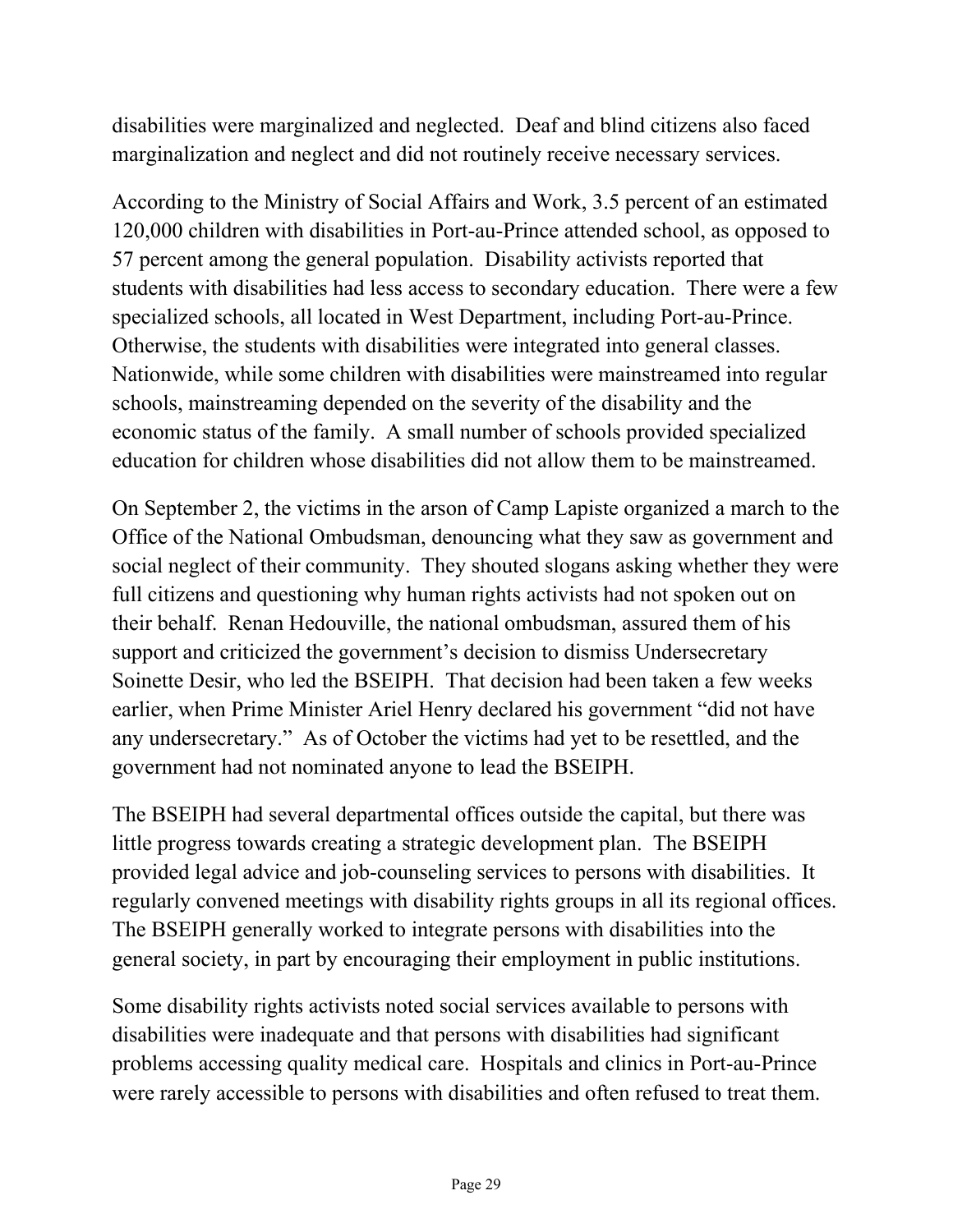### **HIV and AIDS Social Stigma**

Stigma against persons with HIV/AIDS was strong and widespread. In 2020 UNAIDS reported 63 percent of adults in the country said they would not purchase vegetables from a seller known to be HIV-positive, while 54 percent believed students with HIV should not attend school.

# **Acts of Violence, Criminalization, and Other Abuses Based on Sexual Orientation and Gender Identity**

There were reports that police condoned violence against lesbian, gay, bisexual, transgender, queer, and intersex (LGBTQI+) individuals. Some LGBTQI+ groups reported police and judicial authorities were inconsistent in their willingness to document or investigate LGBTQI+ persons' claims of abuse.

No laws criminalize sexual orientation or consensual same-sex conduct between adults, but there are no laws to protect LGBTQI+ persons from discrimination based on sexual orientation or gender identity.

The government's penal code reforms announced in 2020 and scheduled to enter into force in 2022, offer specific protections to LGBTQI+ persons for the first time. These include making LGBTQI+ persons a protected group and imposing penalties for public agents, persons, and institutions who refuse services on the grounds of someone's sexual orientation. A backlash against these changes, however, led to calls for a committee to amend the code, thus stalling any government efforts to prepare for the transition. The Ministry of Justice stated that it expected a significant delay in the code's implementation.

A 2017 study of public opinions on stigma and discrimination towards vulnerable groups showed that 71 percent of the individuals surveyed said "hate" was the most appropriate term to express their attitude toward LGBTQI+ persons, and 90 percent of the adult populations rejected the idea of equal rights for sexual minorities.

Local attitudes, particularly in Port-au-Prince, remained hostile toward LGBTQI+ persons who were public and visible about their sexual orientation or gender identity. Some politicians, social leaders, and organizations actively opposed the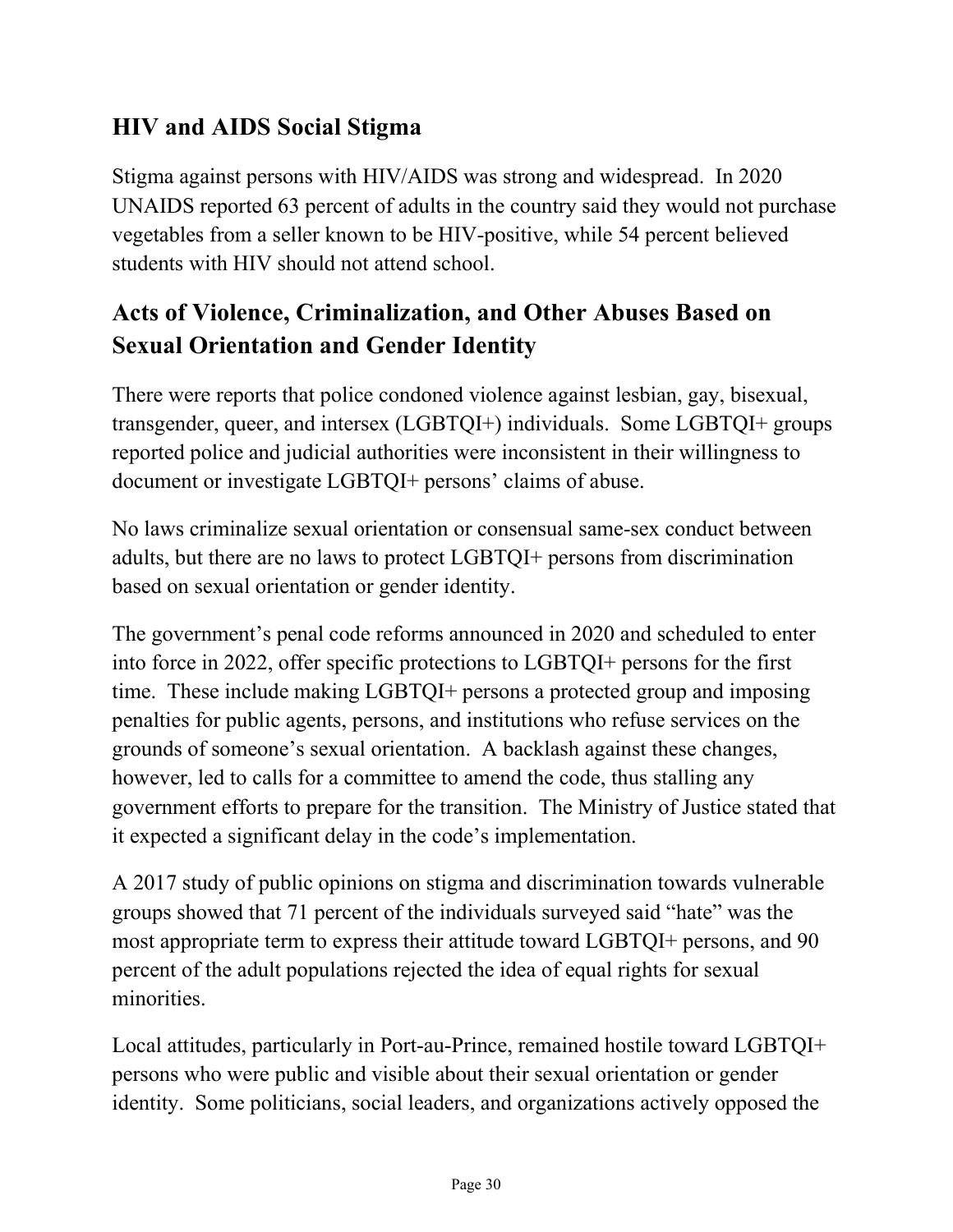social integration of LGBTQI+ persons or any discussion of their rights. LGBTQI+ advocacy groups in Port-au-Prince reported a greater sense of insecurity and less trust of government authorities than did groups in rural areas.

# **Section 7. Worker Rights**

### **a. Freedom of Association and the Right to Collective Bargaining**

The law provides for the right of some workers, excluding public-sector employees, to form and join unions of their choice and to strike, with restrictions. The law allows for collective bargaining, stating that employers must conclude a collective contract with a union if that union represents at least two-thirds of the workers and requests a contract. Strikes are legal if, among other requirements, they are approved by at least one-third of a company's workers. The law prohibits firing workers for union activities but is unclear whether employers may be penalized for each violation. The law sets very low fines for illegal trade union dismissals, however, and does not explicitly provide for reinstatement as a remedy.

The law restricts some worker rights. It requires that a union obtain prior authorization from the government to be formally recognized, although workers may freely associate to defend their common interests without prior authorization. According to the International Trade Union Confederation, the Social Organizations Service of the Ministry of Social Affairs and Labor has excessive authority in setting up and running a union. Foreign workers are prohibited from holding union office. The law limits legal strikes to four types: striking while remaining at post, striking without abandoning the institution, walking out and abandoning the institution, and striking in solidarity with another strike. Publicutility service workers and public-sector enterprise workers may not strike. The law defines public-utility service employees as essential workers who "cannot suspend their activities without causing serious harm to public health and security." A 48-hour notice period is compulsory for all strikes, and strikes may not exceed one day. Some groups were able to strike despite these restrictions by being present at their workplace but refusing to work. One party in a strike may request compulsory arbitration to halt the strike. The law does not cover selfemployed workers or workers in the informal economy.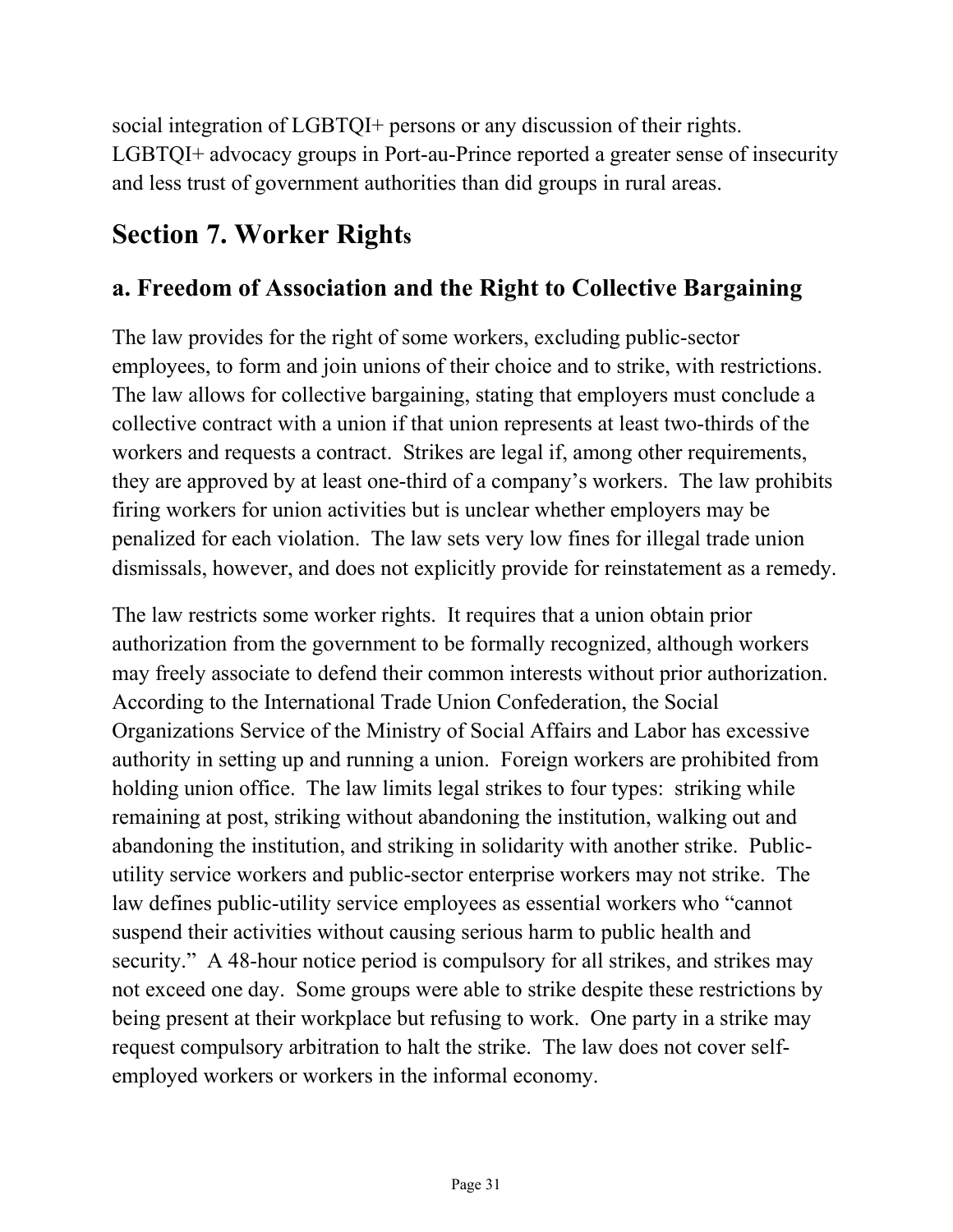The labor court, located in Port-au-Prince and under the supervision of the Ministry of Social Affairs and Labor, adjudicates private-sector workplace conflicts. Outside of Port-au-Prince, plaintiffs may use municipal courts for labor disputes. The law requires ministry mediation before cases are filed with the labor court. In the case of a labor dispute, the ministry investigates the nature and causes of the dispute and tries to facilitate a resolution, including reinstatement as a possible remedy. In the absence of a mutually agreed resolution, the dispute is referred to court.

The government did not effectively enforce the law, and penalties were not commensurate with those for other laws involving denials of civil rights, such as discrimination. Judicial procedures were subject to lengthy delays and appeals, and many courts were not functioning during the year due to conflict.

Government and private employers did not respect freedom of association and collective bargaining in practice. Antiunion discrimination persisted to some extent, although less than in previous years. Workers reported suspensions, terminations, and other retaliation by employers for legitimate trade union activities.

During the year, despite work stoppages and operational complications due to insecurity and political instability, the Office of the Labor Ombudsperson for the apparel sector and the Ministry of Social Affairs and Labor provided mediation services to workers and employers in Port-au-Prince, Caracol Industrial Park, and Ouanaminthe. Due to limited capacity and procedural delays in forwarding cases from the ministry to the courts, the mediation services of the apparel sector's labor ombudsperson and the conciliation services of the ministry were often the only practical options for worker grievances regarding better pay and working conditions. The Office of the Labor Ombudsperson intervened to improve relationships between employers, workers, and trade union organizations, either upon formal request by workers, unions, or employers' representatives, or based on labor-related human rights allegations reported by the International Labor Organization's Better Work Haiti (BWH) program.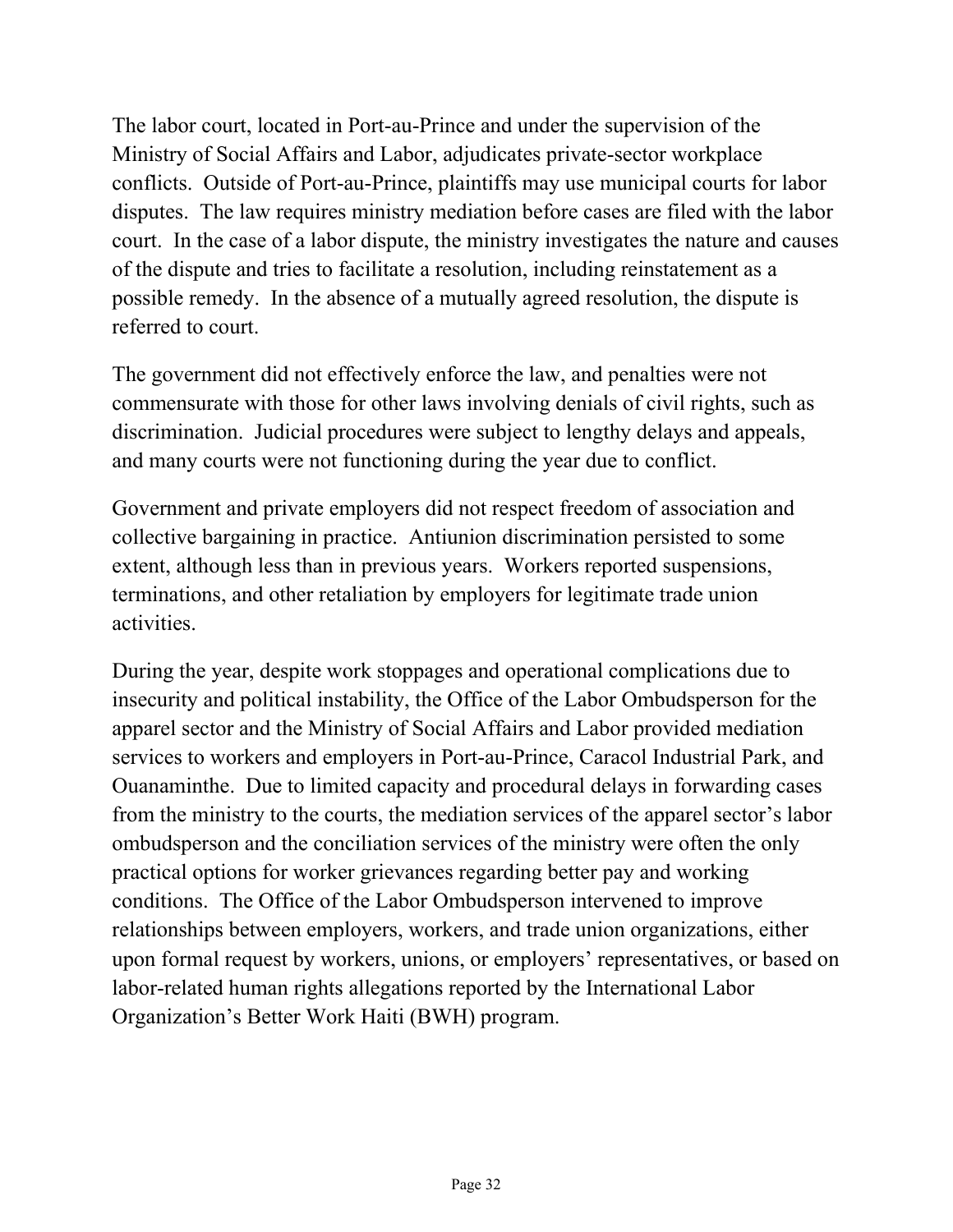# **b. Prohibition of Forced or Compulsory Labor**

Although the law prohibits all forms of forced or compulsory labor, labor violations are part of civil law, not criminally prosecuted. The government did not effectively enforce the law in all sectors of the economy, and penalties were not commensurate with those for analogous crimes, such as kidnapping.

The Office of the Labor Ombudsperson, which reports directly to the prime minister, is responsible for, among other issues, receiving and investigating comments regarding compliance with core labor standards and relevant labor laws in the apparel sector according to the HOPE/HELP laws, but the office did not record any instances of intimidation or employer abuse. While there were no reports of forced or compulsory labor in the formal sector, other reports of forced or compulsory labor were made, specifically instances of forced labor among child domestics, or *restaveks*, a pejorative term for victims of the *restavek* system, who were believed to number 150,000-300,0000 (see section 7.c.). As of July the courts were hearing 16 trafficking-in-person cases, although judicial proceedings were often protracted, and convictions tended to be rare.

Also see the Department of State's *Trafficking in Persons Report* at [https://www.state.gov/trafficking-in-persons-report/.](https://www.state.gov/trafficking-in-persons-report/)

# **c. Prohibition of Child Labor and Minimum Age for Employment**

The law does not prohibit all the worst forms of child labor because it does not provide protection for children employed in domestic work. The minimum age for general work is 16. Other gaps existed in the legal framework to protect children adequately from the worst forms of child labor, including in the identification of hazardous occupations and illicit activities prohibited for children. Minimum age protections apply only to children with a formal employment contract.

The minimum age for employment in industrial, agricultural, or commercial companies is 16. Children ages 12 and older may work up to three hours per day outside of school hours in family enterprises, under supervision from the Ministry of Social Affairs and Labor. The law allows children 14 and older to be apprentices, but children ages 14 to 16 may not work more than 25 hours a week as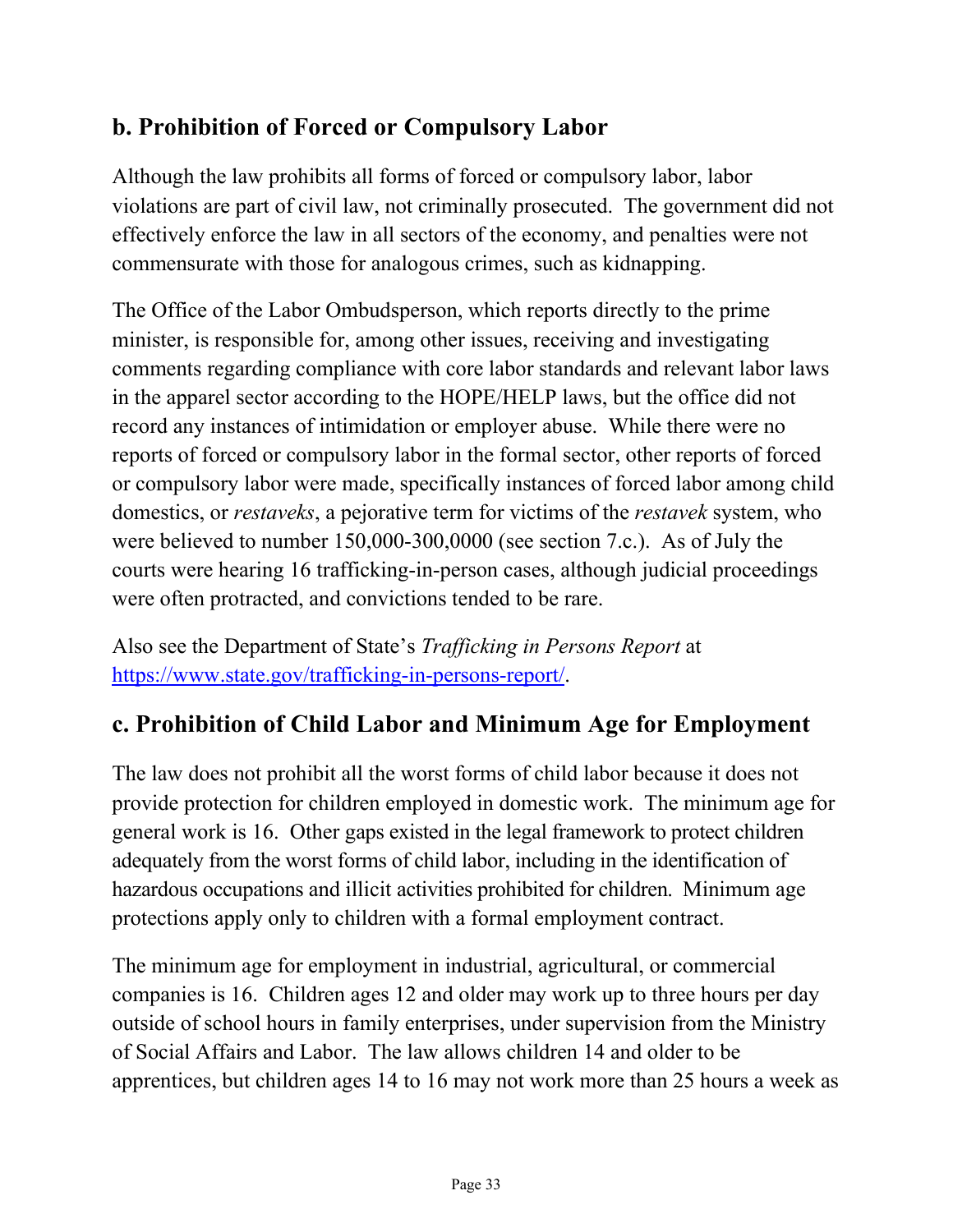apprentices. The 2017 law on the organization and regulation of work over the duration of 24 hours, known as the "3×8 law" as it describes three shifts, states it is illegal to employ children younger than 16, but it was unclear whether the provision supersedes older statutes that create the sectoral exceptions mentioned above. In addition it was unclear whether there is a minimum age for domestic workers.

The law prohibits anyone younger than 18 from performing any work that is likely to be hazardous; interferes with their education; or is harmful to their physical, mental, spiritual, moral, or social health and development, including the use of children in criminal activities. The law prohibits night work in industrial enterprises for children younger than 18. The law doubles penalties for employing underage children at night. Prohibitions related to hazardous work omit major economic sectors, including agriculture, and the government had not published a specific list of hazardous occupations for children. The law states that primary education is free and compulsory, but according to one estimate, only half of all children attend primary school, rendering them vulnerable to forced labor. Persons between ages 15 and 18 seeking employment must obtain authorization from the Ministry of Social Affairs and Labor unless they work in domestic service. The law stipulates penalties for failure to follow this and other procedures, but it does not penalize the employment of children. The IBESR is responsible for enforcing child labor law. The IBESR and the Brigade for the Protection of Minors (BPM), a unit within the HNP, responded to reports of abuse in orphanages and establishments where children worked. The government did not effectively enforce the law, and penalties were not commensurate with those for analogous crimes, such as kidnapping.

The worst forms of child labor were endemic, particularly in domestic service. The government did not report on investigations into child labor law violations or the penalties imposed. Although the government and international donors allocated supplemental funds for the IBESR to acquire new administrative space and hire more staff, the IBESR lacked the programs and legislation needed to eliminate the worst forms of child labor. Nonetheless, the IBESR director general reported in November that combatting child trafficking, including the restavek system, was a central focus of her organization.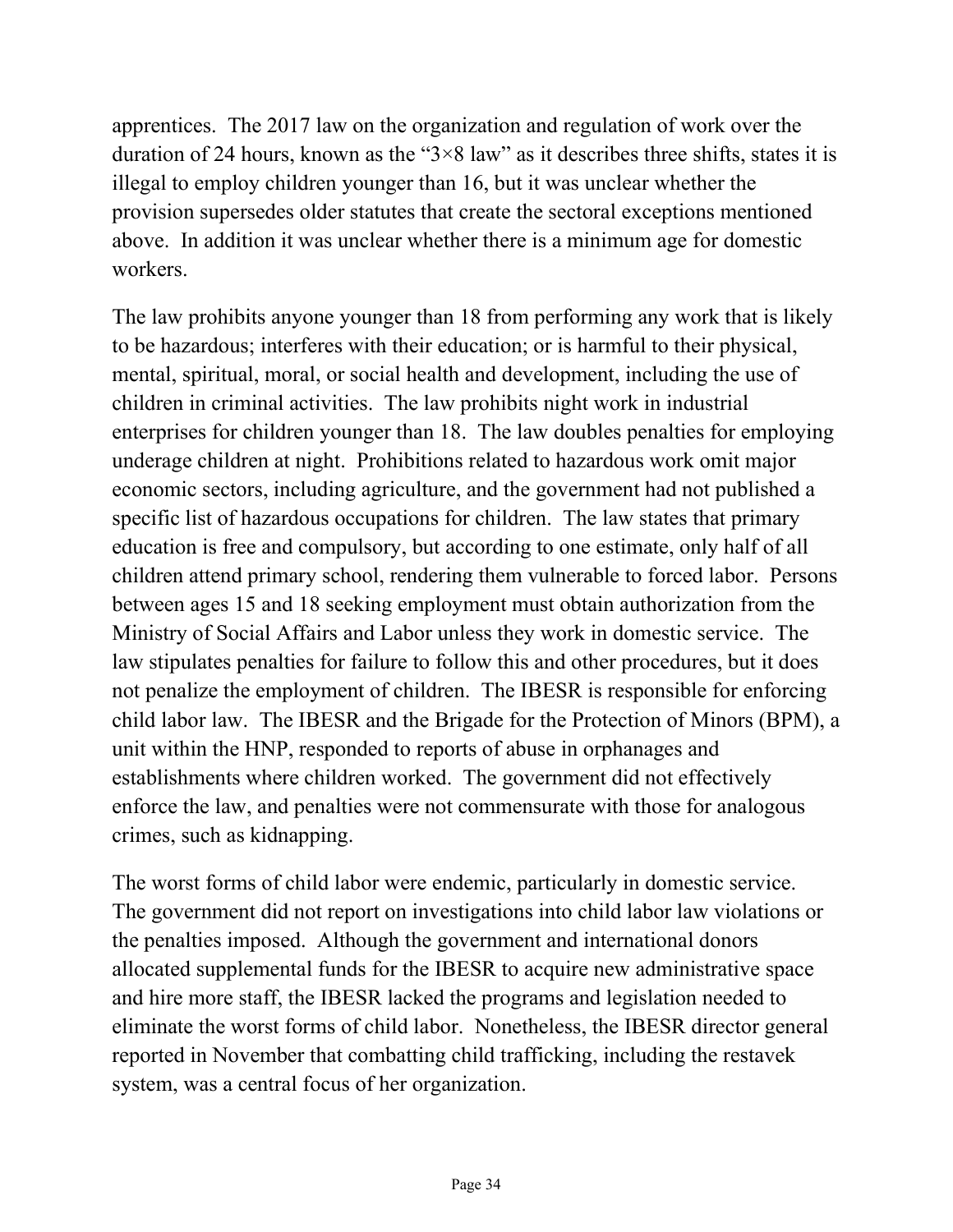The National Tripartite Committee, organized by the government to help develop national policy on child labor, updated the list of hazardous work for children younger than age 18 in accordance with the International Labor Organization conventions. The hazardous work list had not yet been ratified because parliament ceased to function in January 2020.

The BPM is responsible for investigating crimes against children, and it referred exploited and abused children to the IBESR and partner NGOs for social services. Although it has the authority to respond to allegations of abuse and to apprehend persons reported as exploiters of child domestic workers, the BPM did not investigate cases involving the practice of restavek successfully. These investigations were difficult because no specific law protects restavek victims, and the BPM must rely on other laws, such as the law against human trafficking, to investigate and prosecute such cases. For example, the law prohibits commercial sex by those younger than 21, but the maximum penalty was only three years, while penalties for trafficking range up to life in prison.

The employment of children younger than 15 in the informal sector was a widespread practice. Children often worked in domestic work, subsistence agriculture, and street trades such as selling goods, washing cars, serving as porters in public markets and bus stations, and begging. Children also worked with parents on small family farms, although the high unemployment rate among adults kept significant numbers of children from being employed on commercial farms.

Working on the streets exposed children to a variety of hazards, including severe weather, vehicle accidents, and crime. Abandoned and runaway restaveks constituted a significant proportion of children living on the street. Many of these children were exploited by criminal gangs for prostitution or street crime, while others became street vendors or beggars.

The most recent study by the Ministry of Social Affairs and Labor, published in 2015, estimated 286,000 children worked in indentured domestic servitude, a form of trafficking in persons. An NGO specializing in child labor reported in November that 300,000, or one in 15 children, were caught in the restavek system. Such restavek victims were often victims of psychological, physical, and sexual abuse. While the IBESR and the HNP's specialized Child Protection Bureau were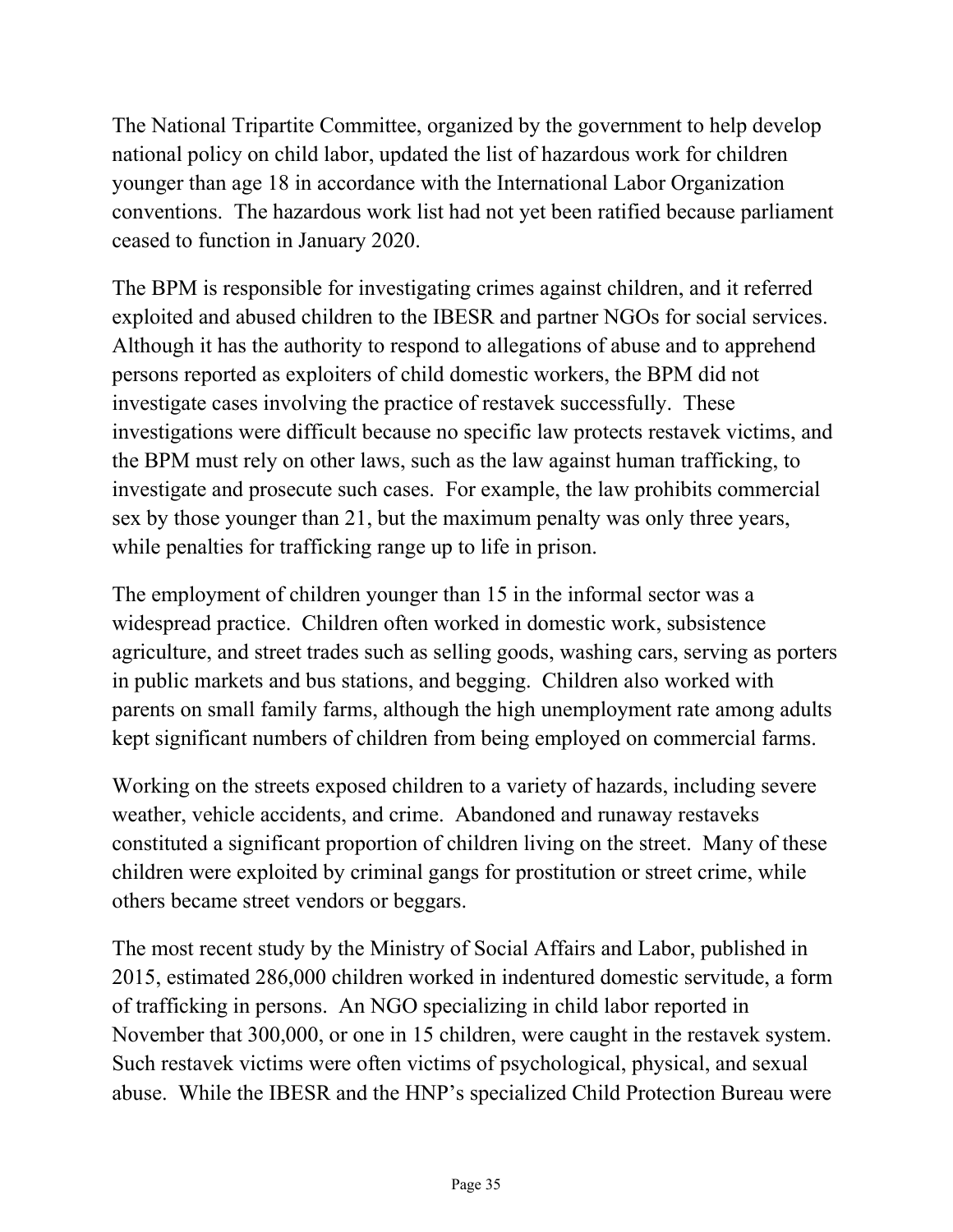responsible for protecting the welfare of children, their effectiveness was limited. Restavek victims were exploited by being forced to work excessive hours at physically demanding tasks without commensurate pay or adequate food, being denied access to education, and being subjected to physical and sexual abuse.

Girls were often placed in domestic servitude in private urban homes by parents who were unable to provide for them, while boys more frequently were exploited for farm labor. Restavek victims who did not run away from families usually remained with them until age 14. Many families forced restavek victims to leave before age 15 to avoid paying them wages as required by law. Others ignored the law, often with impunity.

Also see the Department of Labor's *Findings on the Worst Forms of Child Labor* at [https://www.dol.gov/agencies/ilab/resources/reports/child-labor/findings/.](https://www.dol.gov/agencies/ilab/resources/reports/child-labor/findings/)

### **d. Discrimination with Respect to Employment and Occupation**

The constitution provides for freedom of work for all citizens and prohibits discrimination based on sex, national or geographic origin, religion, opinion, or marital status. The constitution states that women should occupy 30 percent of the positions in public-sector employment. The law does not define employment discrimination, although it sets out specific provisions with respect to the rights and obligations of foreigners and women, such as the conditions to obtain a work permit, foreign worker quotas, and provisions related to maternity leave. The law prohibits discrimination based on disability but does not prescribe penalties for law violations. Persons with disabilities faced discrimination in hiring and access to the workplace. The law does not prohibit discrimination based on language, sexual orientation, gender identity, social status, or HIV-positive status. Women continued to face economic restrictions such as harassment in the workplace and lack of access to credit and other financial opportunities.

The government did not effectively enforce the law, and penalties were not commensurate with penalties for laws related to civil rights, such as election interference. In the private sector, several industries, including public transportation and construction, which in the past had been male oriented, employed female workers at the same pay scale as men. Despite these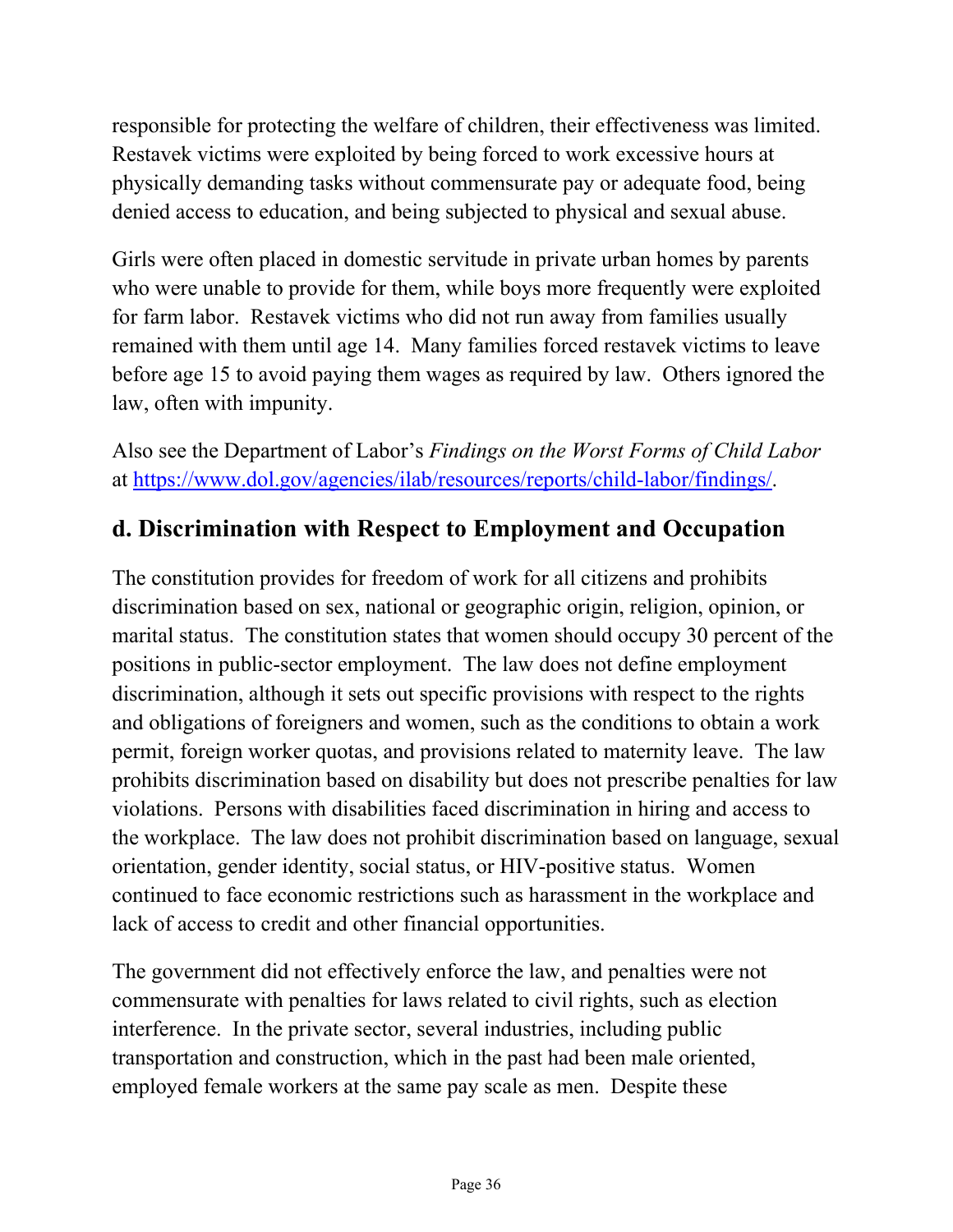improvements, gender discrimination remained a major concern. There was no governmental assessment or report on work abuses. The BWH's assessment of 28 factories between October 2020 and April 2021, the latest period for which such reporting was available, identified two cases of gender discrimination. Following the assessment, the factories where the cases occurred were reprimanded and conducted compliance training with the offenders as well as with all workers, and they reviewed sexual harassment policy in consultation with the trade union committee.

### **e. Acceptable Conditions of Work**

**Wages and Hour Laws:** The law provides for a national minimum wage. Minimum wages are set by the government based on official macroeconomic indicators on at least an annual basis, and generally remain above the national poverty line. The government failed to publish an adjusted minimum wage for the year. Its most recent presidential decree setting minimum wages across sectors was issued in October 2019.

The 3×8 law organizes and regulates work over a 24-hour period divided into three eight-hour shifts. This law sets the standard workday at eight hours and the workweek at 48 hours for industrial, commercial, agricultural, and tourist establishments, and for public and private utilities. According to the chairman of the Haitian Hemispheric Opportunity through Partnership Encouragement Commission, a public-private labor oversight organization for the apparel assembly sector, the  $3\times8$  law applied only to certain enterprises, thereby limiting its implementation. The 3×8 law also repealed some legal provisions related to work hours, leading to lack of clarity on overtime payments, rest days, and paid holidays, which were often the subject of friction between workers and employers.

The BWH reported cases in which employers made late payments for worker contributions to the country's social security administration (the Office of National Insurance) or when employers made erroneous or late payments to the Office of Insurance for Work Accidents, Sickness, and Maternity.

**Occupational Safety and Health:** The law establishes minimum occupational safety and health (OSH) regulations, including rules for onsite nurses at factories,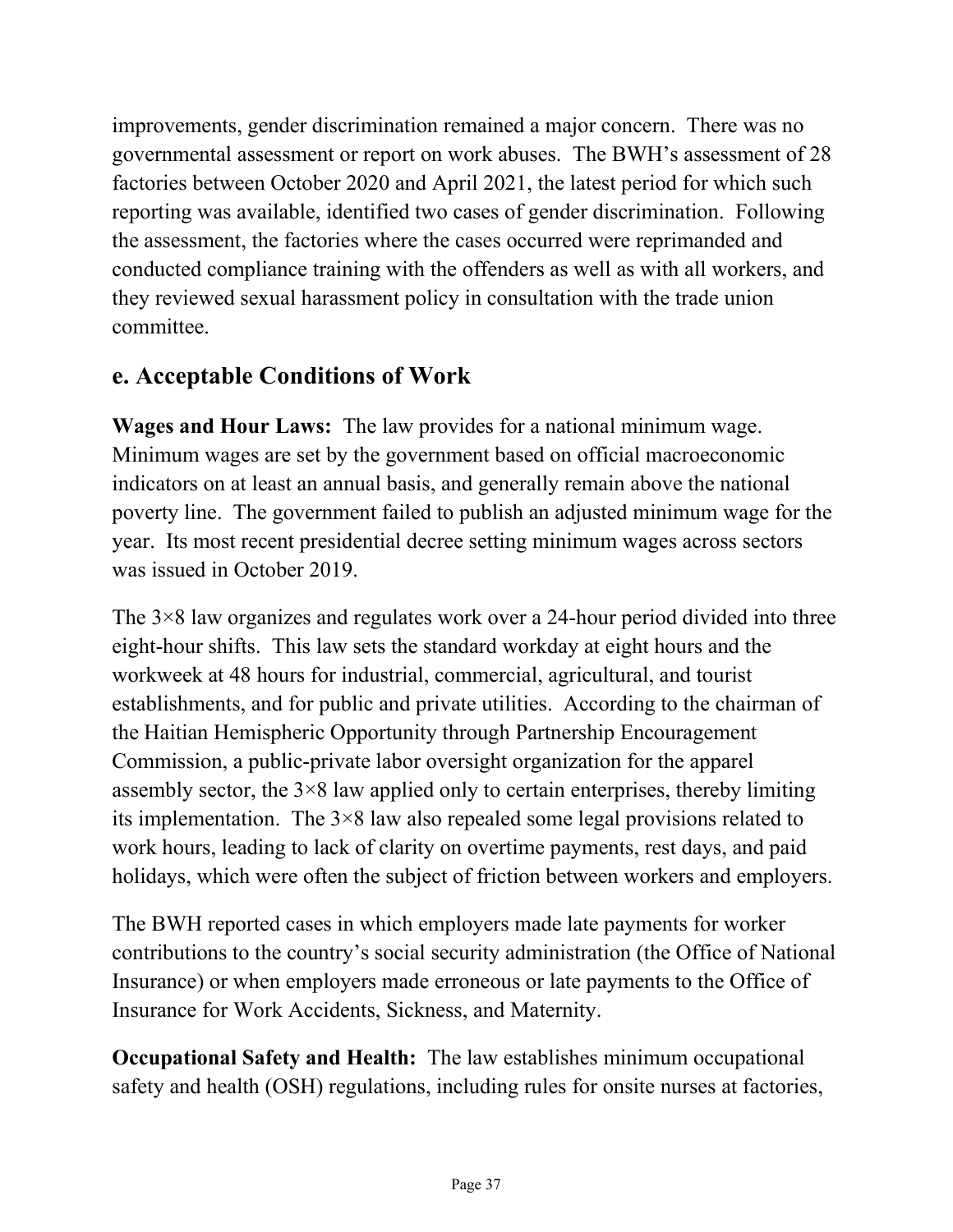medical services, and annual medical checks. The law allows workers to notify the employer of any defect or situation that may endanger worker health or safety, and to call the Ministry of Social Affairs and Labor or police if the employer fails to correct the situation. Observers said OSH standards needed reform, including new policies and programs to mitigate persistent and emerging OSH risks, reinforce health promotion at work, and develop compliance programs. Standards were not always enforced. Penalties for violations of OSH regulations were not commensurate with penalties for analogous crimes, such as negligence.

The Ministry of Social Affairs and Labor was responsible for enforcing a range of labor-related regulations on wage and hour requirements, standard workweeks, premium pay for overtime, and occupational safety and health, but it did not effectively enforce the law. Penalties were not commensurate with those for similar crimes, such as fraud. There were no prosecutions of individuals accused of violating the minimum wage, hours of work, or safety regulations.

Labor inspectors lacked training and received little support from law enforcement authorities. Inspectors did not have the authority to make unannounced inspections or initiate sanctions. Despite operational difficulties due to the COVID-19 pandemic, the ministry was able to conduct inspections in the garment sector.

There were few reports of noncompliance with overtime provisions in apparel factories. In its 22nd *Biannual Synthesis Report*, which covers part of 2021, the BWH found that all factories were noncompliant on emergency preparedness and on chemical and hazardous substance management.

**Informal Sector:** Formal employment remained small (13 percent of the labor force), with agriculture and urban informal sectors providing employment to 40 percent and 47 percent of the labor market, respectively. The government did not enforce the law in the informal sector.

In the absence of effective contract enforcement or state oversight (the government does not track any data on the informal economy, including its size) economic operators tended to remain within family and existing social networks. More women participated in the informal sector than men. Women were approximately 20 percent more likely than men to be unemployed and, if working, 6 percent more